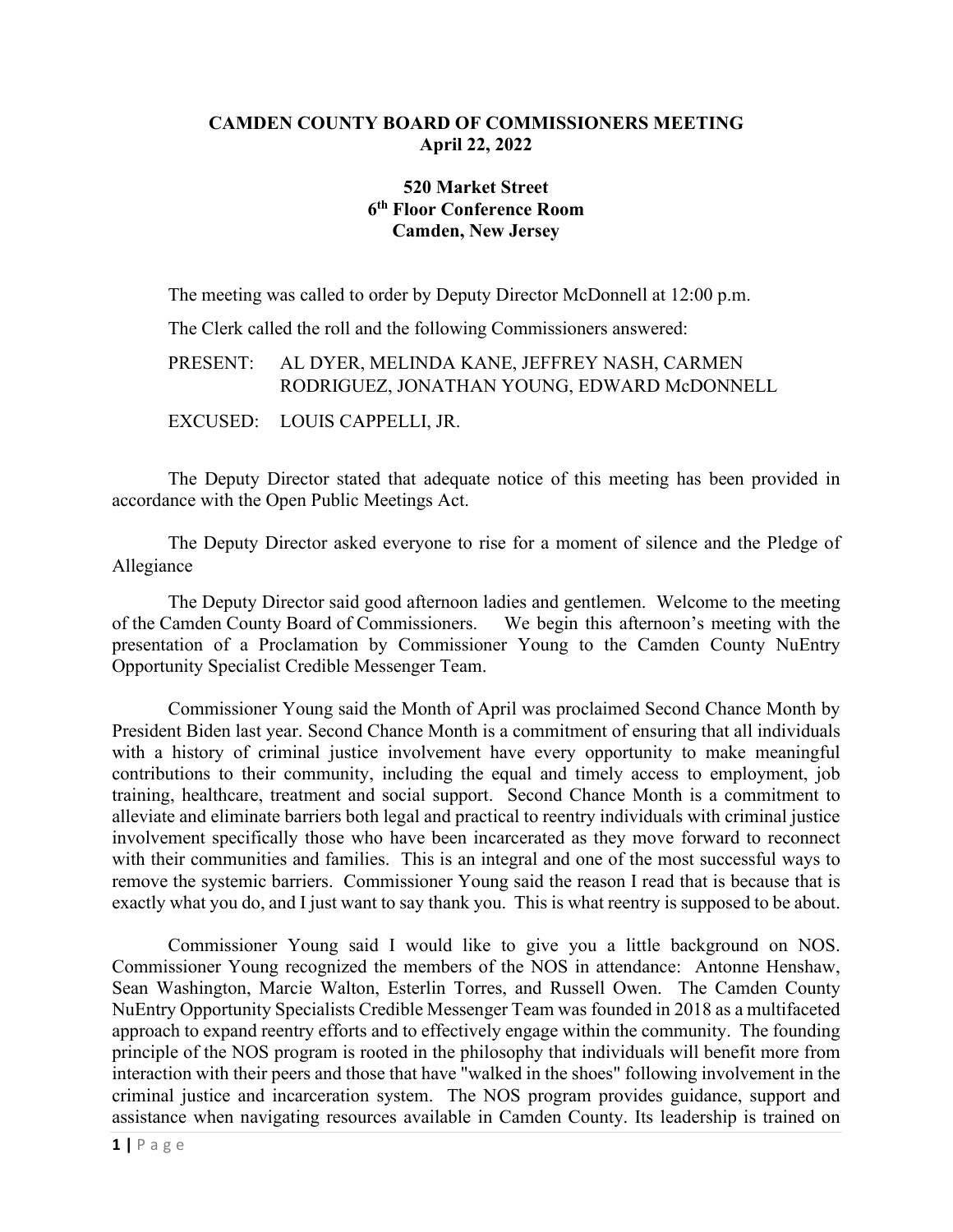community engagement best practices, serves as community liaisons and provides guidance to previously incarcerated individuals navigating life and assists with problem solving, coping with stress and connecting to community partners and resources. Commissioner Young said to the group, you make them successful, and we thank you for that. That is what reentry to us is all about. Thank you from the Board of Commissioners. I am presenting you with two proclamations. The first proclamation is for the team. The second proclamation is for Second Chance Month. Two proclamations for you to hang on your wall and be very proud of. We are so very happy to be a team with you because you are the difference makers in this process.

Antonne Henshaw said I don't really get emotional because of what we have been through, but this is truly major for us. We grew up in a system where we felt like they threw us away. We really work hard and our service is our redemption. We once caused a lot of harm in our community and to be here now to do this work amongst my brothers and my sisters and for you to be there for us and for our community, you were the first one to say what do you need when we came home. Nobody else asked us what we needed and we needed resources to help each other. We didn't want a handout. We wanted somebody to help us help others and you have done that. You kept your word. Warden Taylor, what you have done from the time I met you in 2018. Sharon, Rosy, Victoria – what you guys have done for us, I don't know how to put it into words but we would not be here and be as successful as we are without you. Dr. Russell Owens, most people don't know that this man has his doctorate and he is an ordained minister and this was done inside. To come back to our community to help us and to guide us. Sean Washington, he was exonerated. There were no services for people who are exonerated but we were able to create another link in our reentry services in Camden County for people who were exonerated. It is a lot and I want to say from the top of my heart thank you all, thank you for this honor, and thank you for recognizing us.

Deputy Director McDonnell said that was extremely emotional. Thank you, Jon, for doing that. You are all amazing folks. Thank you very much for what you are doing We take reentry in this county very seriously. Sharon Bean heads up our efforts along with Rosy, Warden Taylor, and Director Owens and Ross and Holly are also very much involved. Thank you all very much. This was a very touching and moving experience. I give you so much credit and I congratulate each of you on your own progress and taking that progress and sharing it and helping others. Jon congratulations. This was spectacular. Commissioner Young said, we can't do it without the NOS team. It's all about them.

Deputy Director McDonnell said next we have the introduction of three (3) Ordinances. Public Hearings on the Ordinances will be held on May 19, 2022 at 6:00 p.m. at the Camden County Courthouse, 520 Market Street, 6th Floor Meeting Room in Camden."

# **INTRODUCTION OF ORDINANCE #1**

# **Capital Ordinance providing for various Improvements in, by and for the County of Camden, New Jersey.**

Deputy Director McDonnell asked for a motion to adopt the introduction of the Ordinance. Commissioner Young made a motion with a second by Commissioner Dyer and all Commissioners present voted aye.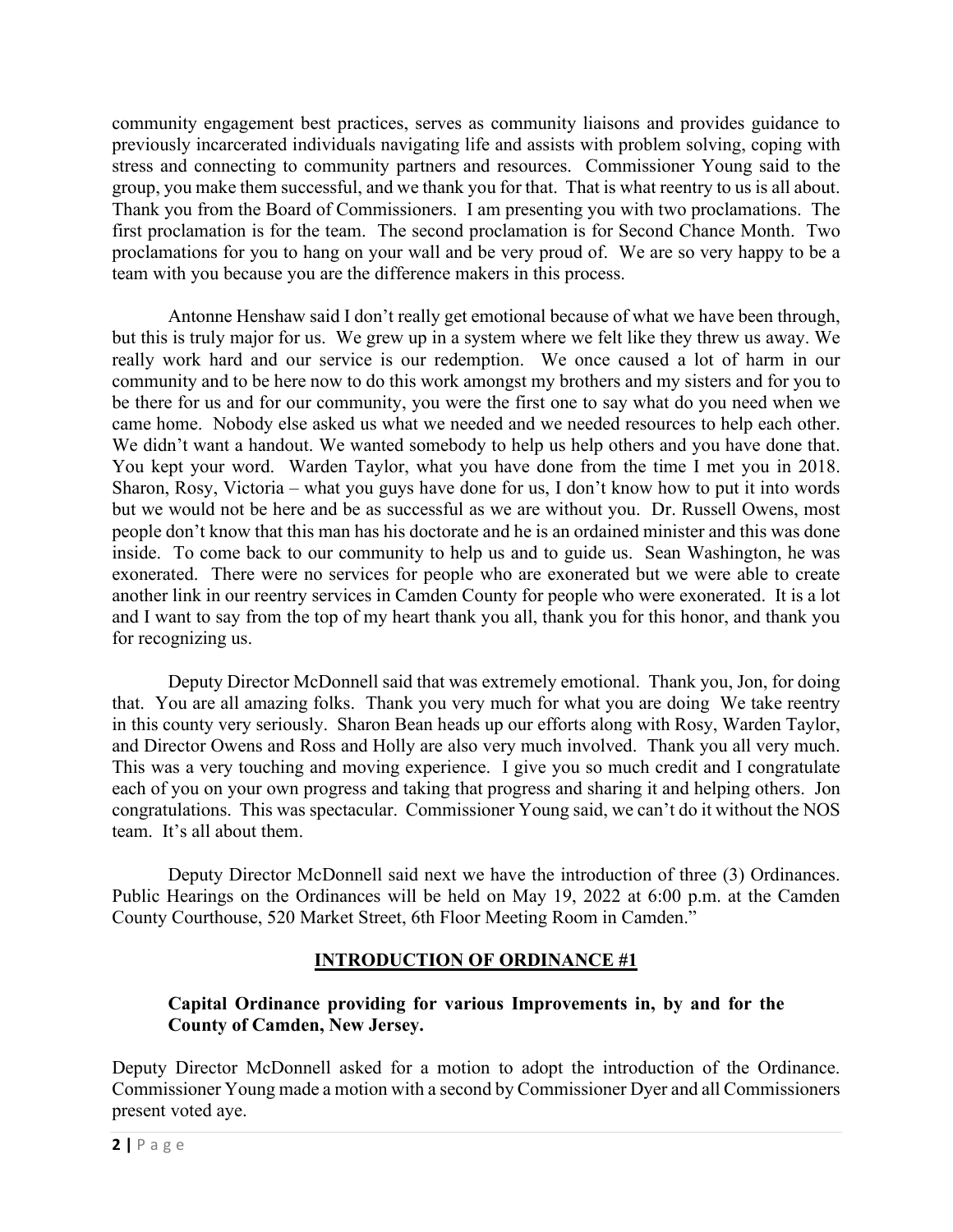# **INTRODUCTION OF ORDINANCE #2**

**Bond Ordinance providing for improvement of various parks in the County of Camden, New Jersey, appropriating \$15,000,000 therefor and authorizing the issuance of \$15,000,000 Bonds or Notes of the County for financing the cost thereof.**

Deputy Director McDonnell asked for a motion to adopt the introduction of the Ordinance. Commissioner Nash made a motion with a second by Commissioner Dyer and all Commissioners present voted aye.

# **INTRODUCTION OF ORDINANCE #3**

**Bond Ordinance of the County of Camden, New Jersey appropriating \$10,000,000 for the repair and/or replacement of certain County infrastructure projects in accordance with the provisions of N.J.S.A. 40:14B-40.2 and authorizing the issuance of \$9,500,000 Bonds or Notes of the County for financing part of such appropriation.**

Deputy Director McDonnell asked for a motion to adopt the introduction of the Ordinance. Commissioner Dyer made a motion with a second by Commissioner Nash and all Commissioners present voted aye.

Deputy Director McDonnell said we will continue with a Resolution and two (2) Public Hearings related to the adoption of the 2022 Budget:

## **BUDGET RESOLUTION**

## **Resolution authorizing, pursuant to N.J.S.A. 40A:4-8, the 2022 Camden County Budget to be read by title only.**

Deputy Director McDonnell asked for a motion to adopt the Resolution. Commissioner Young made a motion with a second by Commissioner Dyer and all Commissioners present voted aye.

#### **PUBLIC HEARING #1**

## **Resolution to Exceed the County Budget Appropriations Limits and to Establish a CAP bank (N.J.S.A. 40A:4-45.14) for Calendar Year 2022**

 Deputy Director McDonnell opened the public hearing to anyone who would like to comment.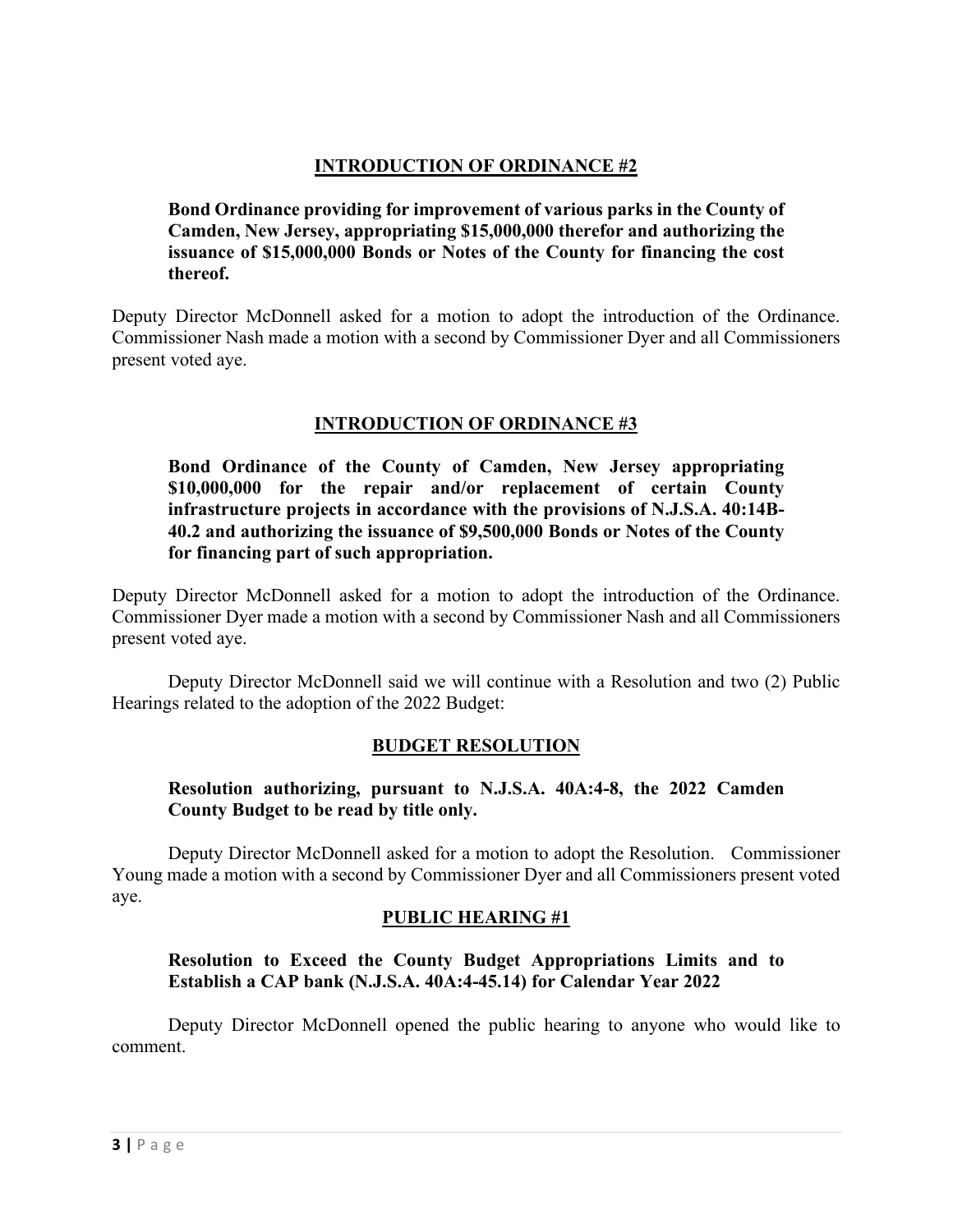### **Kate Delaney, Collingswood**

*Q#1: What are the biggest changes in spending this year for the County and how would you account for these changes*. Deputy Director McDonnell replied the County this year will be reducing our budget by \$5 million. We will be reducing our tax rate from  $78^\circ$  to  $72^\circ$  and we will also celebrate the fact that in Camden County, in 2021, the value of all property in Camden County has increased by \$2 billion. It is an amazing accomplishment for the growth of the County and our businesses as well as the value of people's home. All of that certainly has a lot to do with the quality of life in Camden County which makes our properties more valuable and our businesses more viable. We are very proud of this Budget and the fact that we will collect \$5 million less from the taxpayers of Camden County.

*Q#2: Please speak to same change this year regarding revenue the County is getting.* Deputy Director McDonnell said our total revenue will be approximately \$418 million but understand that over \$100 million of that is in grants and other monies we receive from the State and the Federal Government. The actual spending of taxpayers' money will be \$310 million. That is \$5 million less than last year.

*Q#3: In terms of the American Rescue Plan funds can you speak to the County's plans to spend the ARP funds?* Deputy Director McDonnell said we have almost completed spending the ARP money that was allocated to us for 2021. We are now expecting another appropriation in 2022. In general, we have spent the money to help small businesses and we have all been pleased with the reactions from the small businesses in Camden County who have received grants which allowed them to stay in business. We have provided grants to all kinds of non-profit organizations who helped people through the terrible two years of the pandemic. We spent a lot of money on vaccinations, on testing, delivering meals to people in need and going to nursing homes to vaccinate employees. All of this is very detailed and available and we would be happy to get this to you. The last thing we are going to do is something which I think is extremely important is for direct care providers. For those who provide intimate care to folks with disabilities or aging folks who need those services, people who are hands on caretakers in group homes and nursing homes who care for the everyday needs of people who cannot help themselves. That application will be available online very soon and we hope all those who labor, some of them making less than minimum wage, will apply. County Administrator Ross Angilella said, Deputy Director, we are doing one other thing and I know you are aware of this; we are providing rental assistance. We have provided millions of dollars in rental assistance to County residents. Deputy Director McDonnell said I do not think that I have hit every category here, but we are happy to share the details with you. Rental assistance was a major push. There were people who were in danger of being evicted for their inability to pay their rent because they lost their jobs. Many people applied and we were able to provide this ARP grant money to them so they could pay their rent. That was important not only to the renters but to the landlords who had to pay their mortgages in order to maintain their properties. The ARP was amazingly important in Camden County and so many people benefitted. We labored trying to find out who the right people were, where the needs were and how we could best get the money to them. You will see a couple of resolutions today in which we procure services so that these grants are fair when people apply for them. We have an organization that we hire to scrutinize those grants, make sure they are legitimate, make sure the need is real and make sure we don't misuse or misspend any of that money. It has been a very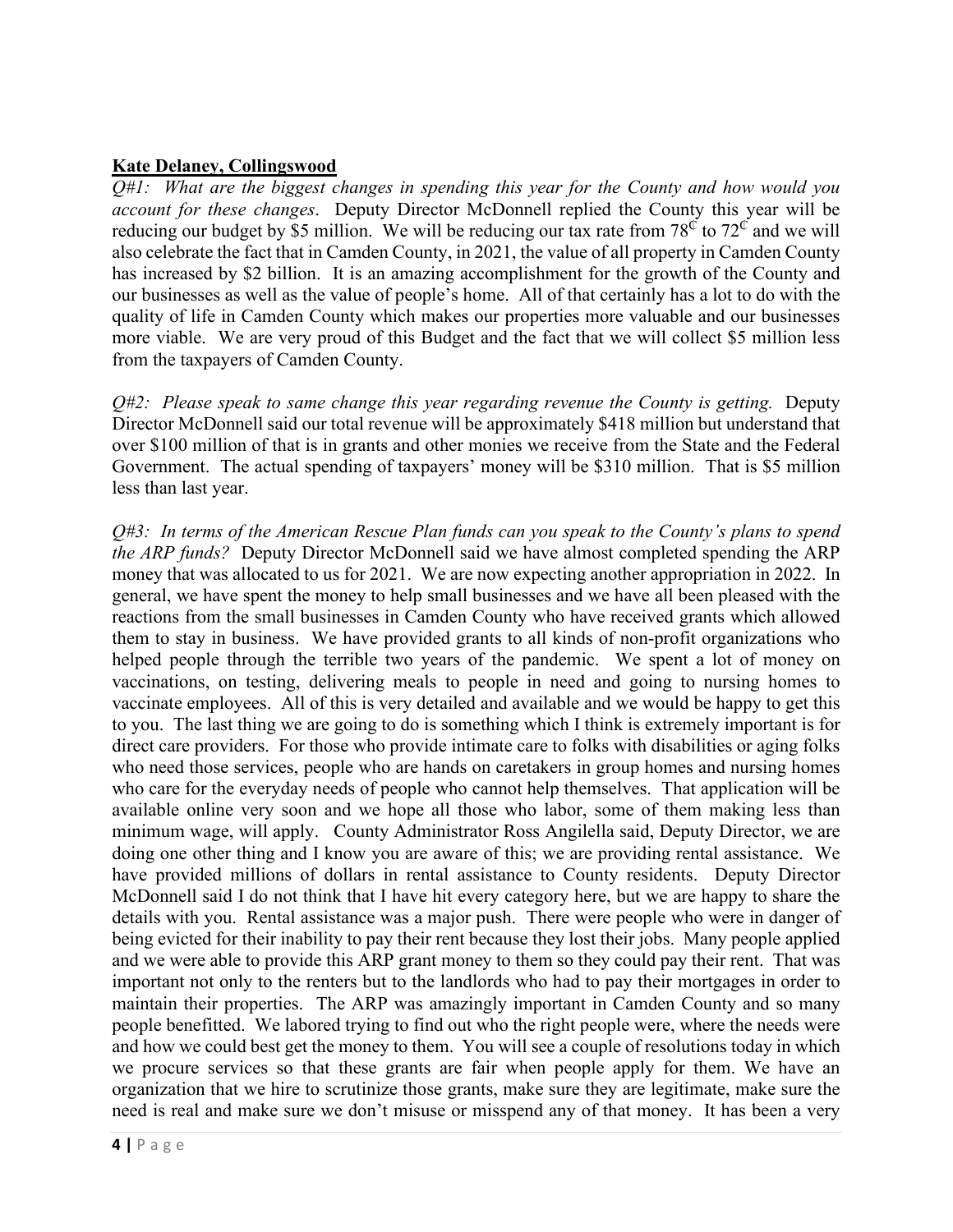successful program. Our Deputy County Administrators, particularly, played a huge role in this, as well as our Health Department and all of our people going into nursing homes when it was a dangerous thing to do. They did so much for the citizens of Camden County. Sometimes when government does things for its citizens it is not always appreciated but I must say that with ARP, the feedback that we have gotten from members of the public, whether they be landlords or renters or people with disabilities has been tremendous. It has been a very rewarding experience.

# **Sarah Joslin, Cherry Hill**

*Q – Question related to the Woodcrest PATCO station and access from Woodcrest Road. I am bringing to the attention of the County Commissioners that there is apartment housing that is being constructed on Woodcrest Road which would then potentially increase the need to access the PATCO Station platform. In a planning document from 2018 it was proposed that the stairway and rampway be built to ease access to that platform from Woodcrest Road. This is particularly important for children and people with mobility issues. I am wondering where in the County government is the appropriate place or are there already discussion going on with PATCO to address this need. My understand is that there are going to be over 300 apartments being built on that road and it is a County road.* Deputy Director McDonnell said I am familiar with the development project and also with the access issue. I think Commissioner Nash might have some information on that. The PATCO property is not the purview of the County nor is the apartment development. *Ms. Joslin replied I am just wondering if the County is in discussions with PATCO or the appropriate people because the hill on Woodcrest is rather steep and that particular area, while it is not a County road, the sidewalk is certainly preventing access for anyone with mobility issues.* Commissioner Nash asked DCA Vesper if that was a County Road. DCA Vesper said we have some information we can share and asked Ms. Joslin to share her phone number privately at the end of the meeting.

Hearing no further comments, the Director asked for a motion to close the public hearing. Commissioner Young made a motion with a second by Commissioner Nash and on roll call all Commissioners present voted aye.

 Deputy Director McDonnell asked for a motion to adopt the Resolution. Commissioner Young made a motion with a second by Commissioner Nash and all Commissioners present voted aye.

# **PUBLIC HEARING #2**

## **Introduction of the 2022 Camden County Budget.**

 Deputy Director McDonnell opened the public hearing to anyone who would like to comment. Hearing no comments, the Deputy Director asked for a motion to close the public hearing. Commissioner Young made a motion with a second by Commissioner Dyer and on roll call all Commissioners present voted aye.

 Deputy Director McDonnell asked for a motion to adopt 2022 Budget. Commissioner Dyer made a motion with a second by Commissioner Young and all Commissioners present voted aye.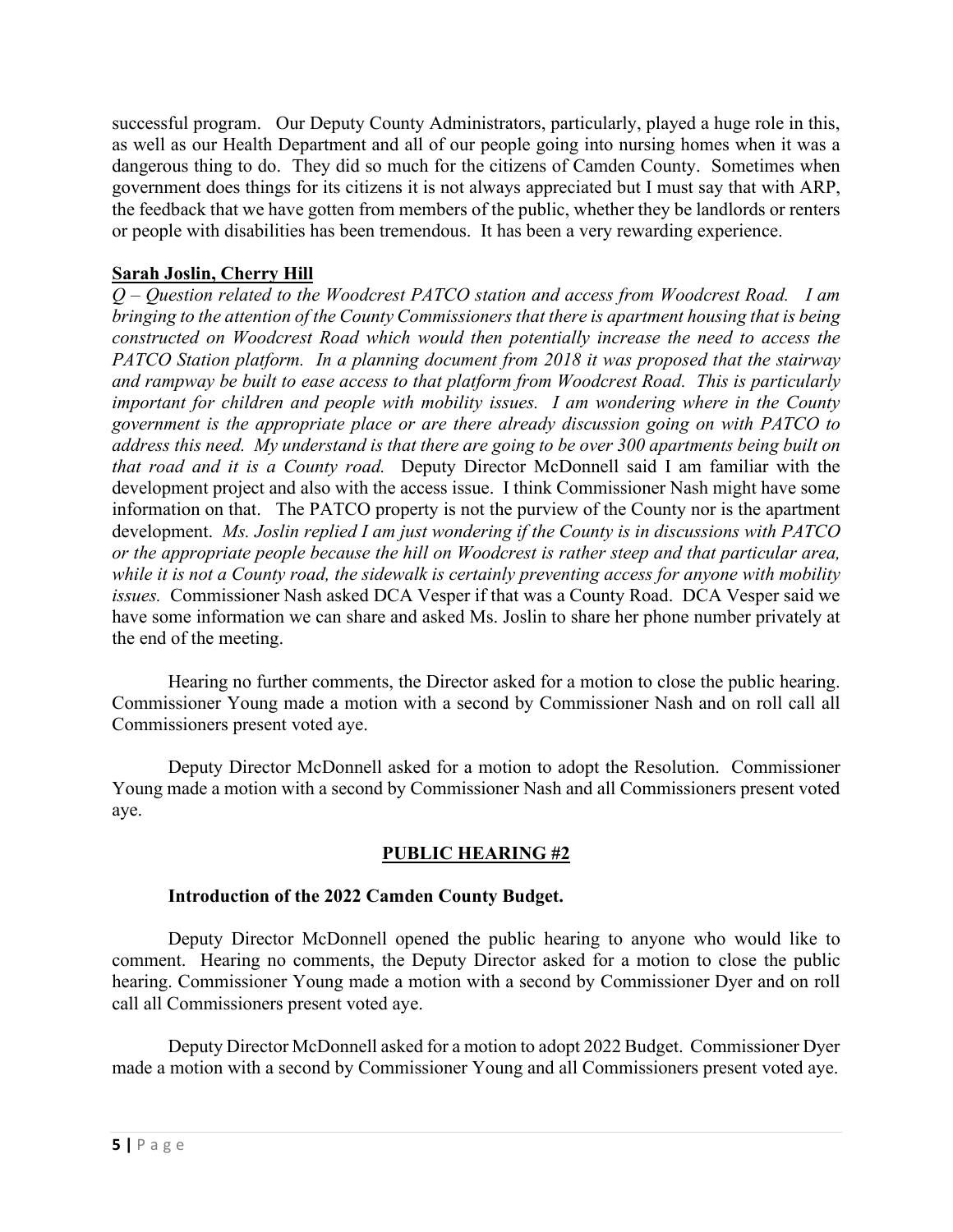Deputy Director McDonnell said the next order of business is the introduction and approval of four (4) Walk-On Resolutions:

### **Walk-On #1**

#### **Resolution amending the 2022 Budget as introduced and approved.**

Deputy Director McDonnell asked for a motion to adopt the Resolution. Commissioner Young made a motion with a second by Commissioner Dyer and all Commissioners present voted aye.

### **Walk-On #2**

#### **Resolution adopting the 2022 Budget as amended**.

Deputy Director McDonnell asked for a motion to adopt the Resolution. Commissioner Dyer made a motion with a second by Commissioner Nash and all Commissioners present voted aye.

### **Walk-On #3**

### **Resolution ratifying a Shared Services Agreement, by and between the County of Camden and the Camden County Technical Schools for the provision of various management, administrative and support services.**

Deputy Director McDonnell asked for a motion to adopt the Resolution. Commissioner Young made a motion with a second by Commissioner Dyer and all Commissioners present voted aye.

#### **Walk-On #4**

#### **Resolution authorizing the Camden County Sheriff's Department to exceed the County entity budget request CAP (P.L. 2015, c.249)**

Deputy Director McDonnell asked for a motion to adopt the Resolution. Commissioner Young made a motion with a second by Commissioner Nash and all Commissioners present voted aye.

#### **MINUTES**

The Deputy Director asked for a motion to accept the minutes of the previous Commissioners Meeting as presented. Commissioner Nash made a motion with a second by Commissioner Dyer and all roll call:

AYE: ALL PRESENT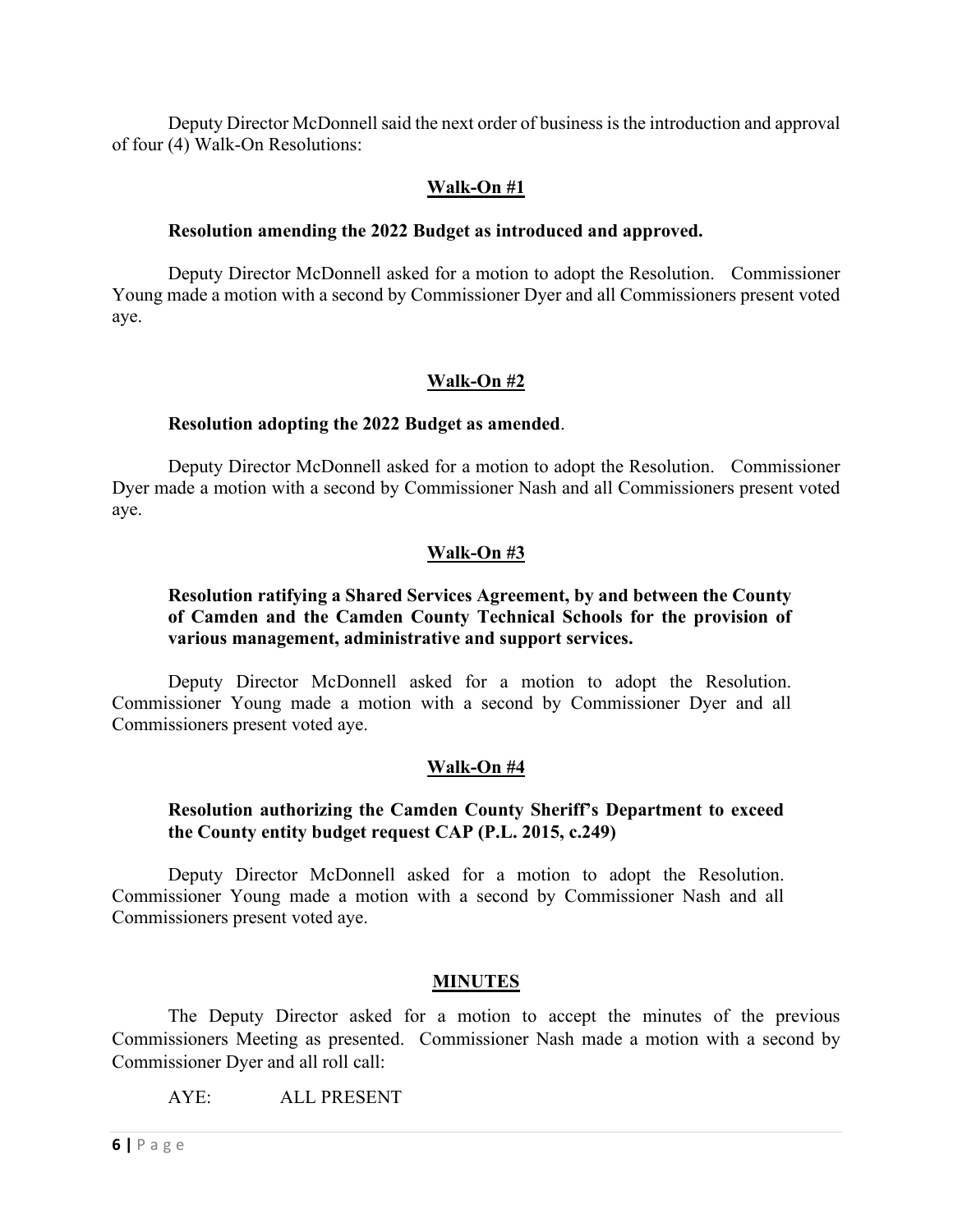### ABSTAIN: CARMEN RODRIGUEZ, JONATHAN YOUNG, SR.

## **COMPTROLLER'S REPORT**

The Deputy Director asked for a motion to adopt the Comptroller's Report. Commissioner Young made a motion with a second by Commissioner Dyer and on roll call all Commissioners present voted aye.

## **CORRESPONDENCE**

The Deputy Director asked the Clerk if there was any correspondence. The Clerk responded no, there was none with month.

The Deputy Director said the next portion of the meeting is open to the public for discussion of resolutions to be acted upon this afternoon. There will be another public hearing later in the meeting at which members of the public can ask any questions they want regarding the business of the County of Camden. The Deputy Director opened the public hearing.

 Hearing no members of the public wishing to comment, the Deputy Director asked for a motion to close the public hearing. Commissioner Young made the motion with a second by Commissioner Dyer and all Commissioners present voted aye.

The Deputy Director closed the public hearing.

The Deputy Director said at Caucus on Tuesday afternoon, the Board of Commissioners reviewed and discussed all resolutions to be acted upon today.

## **RESOLUTIONS 1 THROUGH 111**

The Director asked for a motion to adopt Resolutions 1 through 111 Commissioner Young made a motion with a second by Commissioner Nash and on roll call:

| AYE:         | ALL PRESENT                                                                                     |
|--------------|-------------------------------------------------------------------------------------------------|
| ABSTENTIONS: | JEFFREY NASH – Resolutions 4, 35, 42, 74, 80 and 81<br>CARMEN RODRIGUEZ – Resolutions 36 and 74 |
|              | JONATHAN YOUNG, SR. – Resolutions 3, 87 and 105                                                 |

 1. Resolution inserting Chapter 159 Funds into the Budget from the New Jersey Department of Transportation for the 2022 Local Transportation Projects Fund, Camden City Phase 1 and Phase 2 Pedestrian Safety and Roadway Improvements, in the amount of \$20,950,000.00.

 2. Resolution inserting Chapter 159 Funds into the Budget from the New Jersey Department of Transportation Local Aid Infrastructure Fund Program for design of Cooper's Poynt Waterfront Project in the City of Camden, in the amount of \$800,000.00.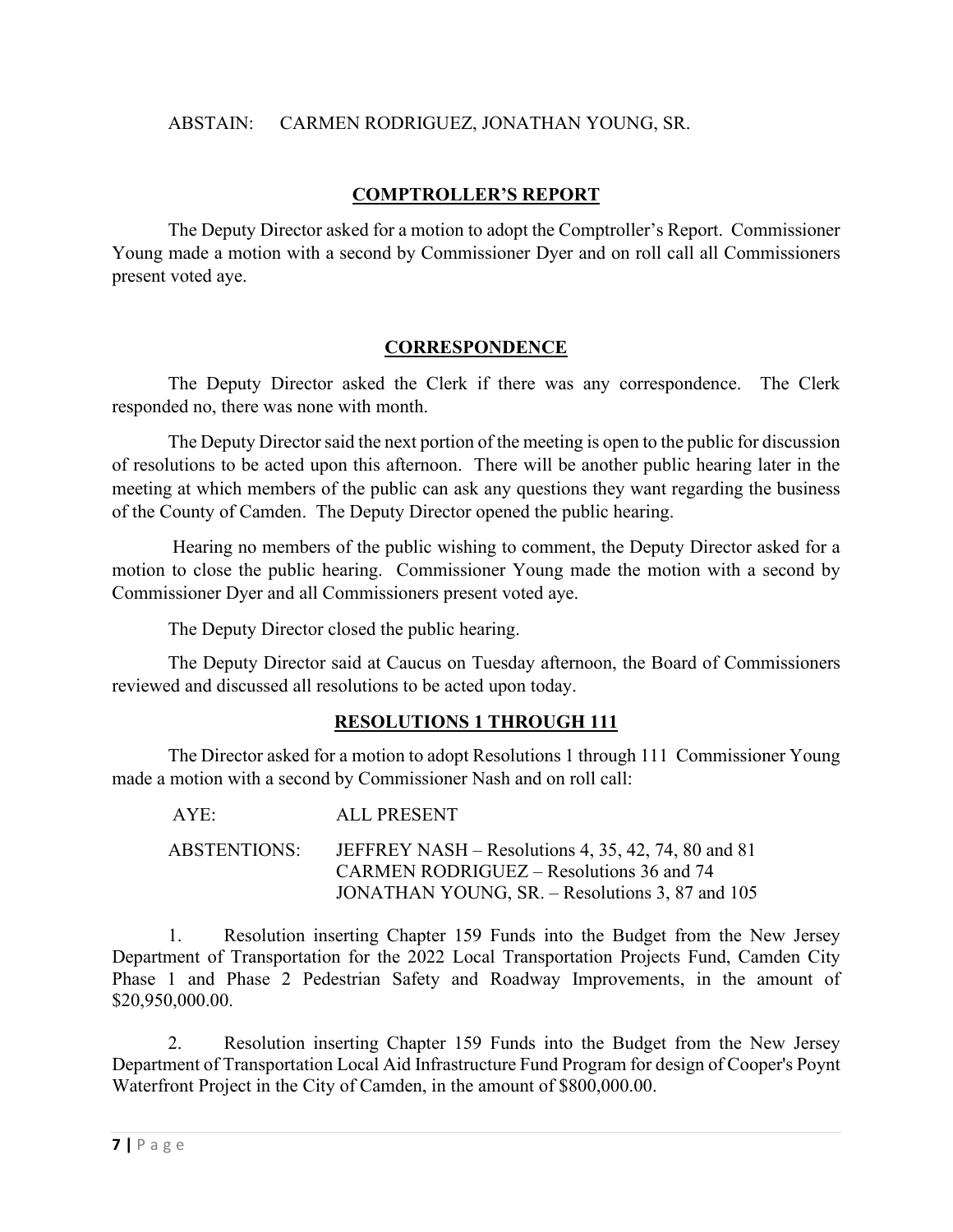3. Resolution authorizing an award of Contract, pursuant to solicitation of quotations, by and between the County of Camden (Department of Public Works) and Marino General Construction, Inc., for restroom renovations at the Lindenwold Complex, in the amount of \$31,900.00 - CAF#9900228663.

# **ABSTAIN: JONATHAN YOUNG, SR.**

4. Resolution authorizing Agreements, pursuant to a publicly advertised Request for Proposals, by and between the County of Camden (Department of Public Works) and various engineering firms, for the provision of Professional Engineering Services for Special Projects for various departments in the County of Camden, on an "as-needed" basis.

5. Resolution authorizing an award of Contract (Bid B-3/2022), by and between the County of Camden (Department of Public Works) and Black Rock Enterprises, LLC, for roadway improvements to CR 616 (Church Road), Vicinity of NJ 38 to Camden County Line, in the Township of Cherry Hill, in the amount of \$4,200,000.00 - CAF#9900229194.

6. Resolution authorizing an award of Contract (Bid B-4/2022), by and between the County of Camden (Department of Public Works) and Lexa Concrete, LLC, for Intersection Improvements to Martin Luther King, Jr. Boulevard and Broadway, in the City of Camden, in the amount of \$407,096.60 - CAF#9900229064.

7. Resolution authorizing a Shared Services Agreement, by and between the County of Camden (Department of Public Works) and the Borough of Collingswood, for bike lanes on Haddon Avenue (CR 561) and Fem Avenue (CR 640).

8. Resolution authorizing a Shared Services Agreement, by and between the County of Camden (Department of Public Works) and the Township of Haddon, for Installation and Maintenance of Pedestrian Signal Improvements on Haddon Avenue (CR 561) between Marne Avenue and Cuthbert Boulevard (CR 636), in the Township of Haddon.

9. Resolution authorizing the submission of a Grant Application, by the County of Camden (Department of Public Works) to the United States Department of Transportation's Maritime Administration, for the Port Infrastructure Development Program Grant, for the Camden City Port Access Truck Route, in the amount of \$25,000,000.00.

10. Resolution authorizing an award of Contract, by and between the County of Camden (Department of Public Works) and Siemens Industry, Inc., for HVAC cooling services, in the amount of \$839.00 - CAF#9900228421.

11. Resolution authorizing an amendment to the Camden County Department of Public Works Permit Manual.

12. Resolution authorizing a Deed of Right of Way and/or Deed of Permanent Easement, by and between the County of Camden (Department of Public Works) and various Property Owners, related to the improvement of Berlin Cross-Keys Road (CR 689), in the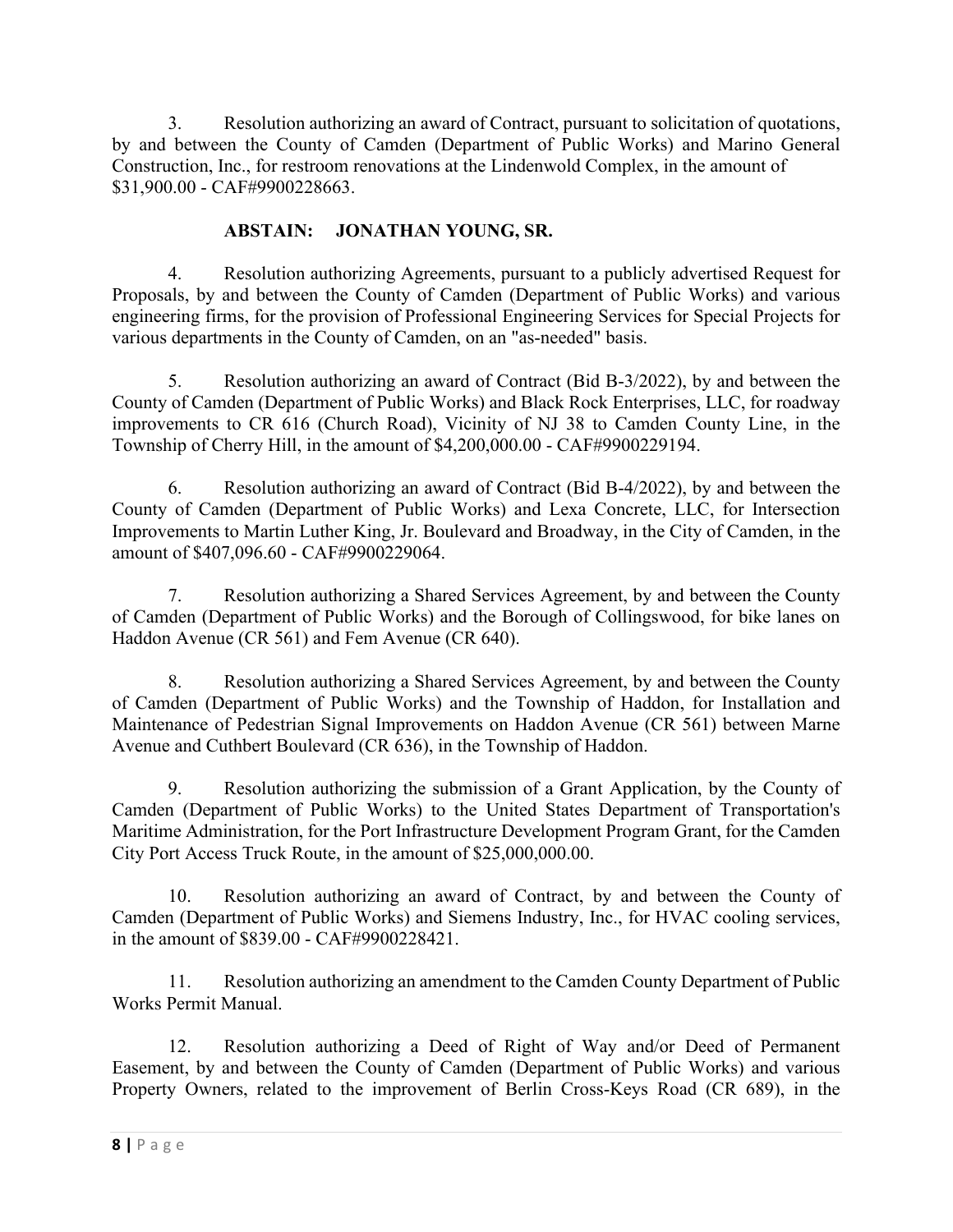Townships of Gloucester and Winslow and the Borough of Pine Hill, for a total amount of \$12,100.00. Funding contingent upon passage of the 2022 Temporary and/or Permanent Budgets.

13. Resolution authorizing a Bond Substitution in the amount of \$111,000 to provide funding for Lakeland Parking Lot Security.

14. Resolution authorizing an award of Contract, pursuant to solicitation of quotations, by and between the County of Camden (Department of Buildings and Operations) and Mall Chevrolet, for the installation of vehicle emergency lights, in the amount of \$1,107.50 - CAF#9900228983.

15. Resolution authorizing an Agreement, pursuant to a publicly advertised Request for Proposals, by and between the County of Camden (Department of Buildings and Operations) and IEI Group, Ltd., for Space Planning Services for office space at the Woodcrest Corporate Center, in the amount of \$146,250.00 - CAF#9900229287.

16. Resolution authorizing award of Contracts (Bid A-30/2021 - 6th Month Option), by and between the County of Camden (Department of Buildings and Operations) and W.B. Mason Co., Inc., for the provision of copy paper, computer paper and envelopes for various Camden County Departments, and Cooperative Members under the Camden County Pricing System Identifier #57-CCCPS, on an "as-needed" basis.

17. Resolution authorizing an award of Contract (State Contract 19-FOOD-01098/T1845), by and between the County of Camden (Department of Buildings and Operations) and Majestic Oil Co., Inc., for the purchase and delivery of diesel fuel. Funding available in the amount of \$5,000.00 - PO# 222288. Balance of funding contingent upon passage of the 2022 Temporary and/or Permanent Budgets.

18. Resolution amending Resolution No. 19, adopted March 17, 2022, authorizing the extension of a Lease Agreement, by and between the County of Camden (Department of Buildings and Operations) and Colonial Lane, LLC, for warehouse storage of records and related items for use by various offices of the Superior Court of New Jersey and Probation Department, in the amount of \$82,968.00, to correct a typographical error.

19. Resolution authorizing a Shared Services Agreement, by and between the County of Camden and the Borough of Collingswood, for Project Management and Program Services.

20. Resolution authorizing an Agreement, by and between the County of Camden (Department of Buildings and Operations) and Key Engineers, Inc., for site inspection of existing electric service locations at Wiggins Park, in the amount of \$900.00 - CAF#9900229010.

21. Resolution rescinding Resolution No. 11, adopted May 21, 2020, authorizing the County of Camden (Department of Administration) to enter into negotiations, pursuant to N.J.S.A. 20:3-1, et seq., with Stratford Square Urban Renewal Condominium Association, LLC, for the purchase of a portion of 222 S. White Horse Pike (a portion of Block 62, Lot 2), in the Borough of Stratford and authorizing abandonment of condemnation action.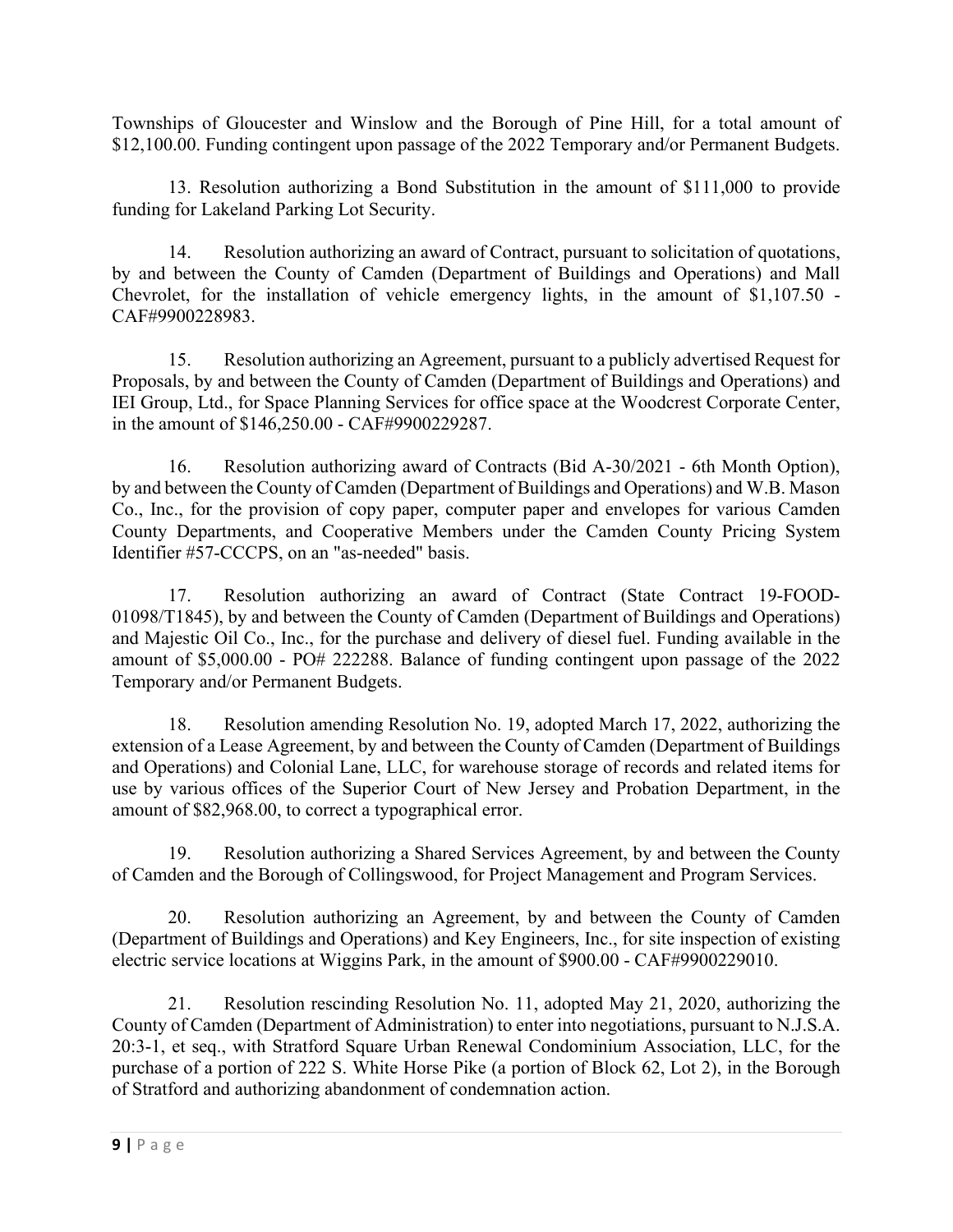22. Resolution authorizing an award of Contract, pursuant to N.J.S.A. 40A: 11- 5(1)(dd), by and between the County of Camden (Department of Buildings and Operations) and Johnson Controls Fire Protection, L.P., for fire alarm maintenance, in the amount of \$7,172.66 - CAF#9900229152.

23. Resolution establishing 2022 Tax Assessment for the Camden County Library Commission.

24. Resolution authorizing payment, pursuant to Resolution No. 83, adopted March 18, 2021, to the Camden County Improvement Authority, for Project and Construction Management and General Consulting Services for upgrades of existing electric vehicle charging stations at various Camden County locations.

25. Resolution approving personnel actions requested by or on behalf of Commissioner Kane.

26. Resolution inserting Chapter 159 Funds into the Budget for the Camden County Bench Donation Program in the name of William H. Dengler, in the amount of \$1,100.00.

27. Resolution inserting Chapter 159 Funds into the Budget for the Camden County Bench Donation Program in the name of Nicholas J. Paoline, in the amount of \$1,100.00.

28. Resolution authorizing an award of Contract, pursuant to solicitation of quotations, by and between the County of Camden (Department of Parks) and EB Fence, LLC, for purchase and installation of fencing for New Brooklyn Park, in the amount of \$23,533.75 - CAF#9900229110.

29. Resolution authorizing an award of Contract, pursuant to solicitation of quotations, by and between the County of Camden (Department of Parks) and A&J Landscaping, for the purchase of topsoil and mulch, in the amount of \$6,600.00 - Various CAFs.

30. Resolution amending an Agreement, pursuant to a publicly advertised Request for Proposals, by and between the County of Camden (Department of Parks) and Colliers Engineering & Design, for additional closely related Professional Engineering Services for design of the Cooper River and Delaware Back Channel Water Trail, for an increase in the amount of \$26,662.00 - CAF#9900229112.

31. Resolution amending an Agreement, pursuant to a publicly advertised Request for Proposals, by and between the County of Camden (Department of Parks) and Consulting and Municipal Engineers, for additional closely related Professional Engineering Services for the Wiggins Marina Improvement Project, for an increase in the amount of \$91,000.00 - CAF#9900229151.

32. Resolution authorizing an award of Contract, pursuant to Competitive Contracting Request for Proposals #22-19, by and between the County of Camden (Division of Environmental Affairs) and FCR Camden, LLC, for Marketing Services of Single-Stream Recyclable Materials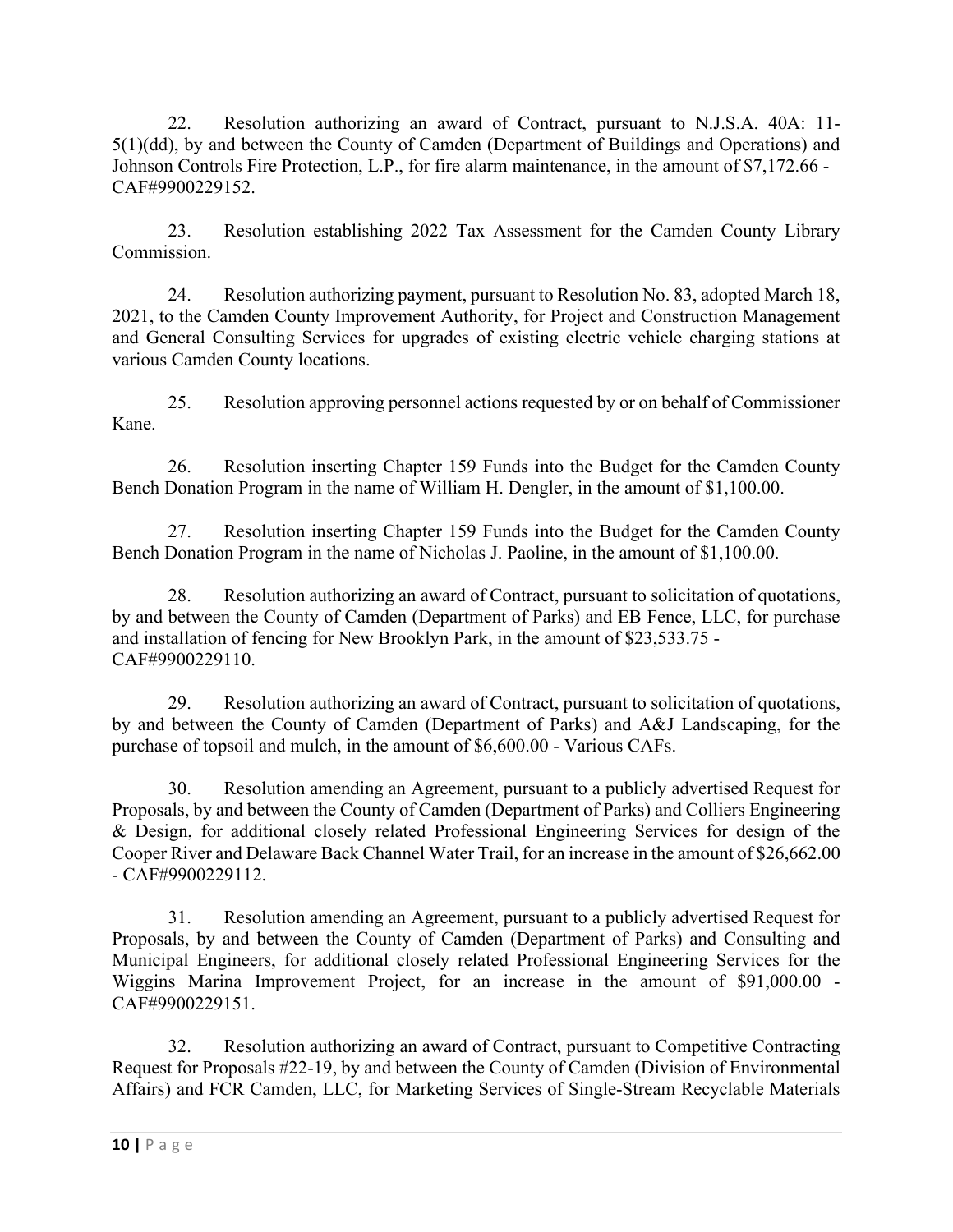for the County of Camden and participating County Municipalities, under the Camden County Cooperative Pricing System, ID #57-CCCPS.

33. Resolution amending an Agreement, authorized by Resolution No. 41 adopted on September 19, 2019, authorizing a Federal Aid Cost Reimbursement Agreement, by and between the County of Camden (Division of Open Space and Farmland Preservation) and the New Jersey Department of Transportation, Division of Local Aid and Economic Development, for the Grove Street Trail Connector Project No. TAP-DOOS (275), in Cherry Hill Township, to increase the amount of funding.

34. Resolution authorizing an Agreement, by and between the County of Camden (Division of Open Space and Farmland Preservation) and South Jersey Land and Water Trust, for coordination of the Stewards of Open Space in Camden County Program, in the amount of \$21,000.00 - CAF#9900229053.

35. Resolution authorizing a Right of Entry and Indemnification Agreement, by and between the County of Camden (Department of Parks, Division of Environmental Affairs) and the Delaware River Port Authority, for use of the Woodcrest PATCO Station parking lot for a shredding event, in the amount of \$2,000.00 - CAF#9900229009.

## **ABSTAIN: JEFFREY NASH**

36. Resolution authorizing a Subrecipient Grant Agreement, by and between the County of Camden (Department of Parks) and the City of Camden, for Von Nieda Park Improvements, at no cost to the County.

## **ABSTAIN: CARMEN RODRIGUEZ**

37. Resolution authorizing Open Space, Recreation and Farmland and Historic Preservation Trust Fund Tax.

38. Resolution in support of efforts to improve and promote high standards of clean air quality in the Tri-County Region.

39. Resolution authorizing the submission of the 2021 Recycling Enhancement Act Tax Entitlement Spending Plan, by the County of Camden (Division of Environmental Affairs) to the New Jersey Department of Environmental Protection.

40. Resolution authorizing the reappointment of Members to the Camden County Municipal Utilities Authority and correcting the terms of its Members.

41. Resolution approving personnel actions requested by or on behalf of Commissioner Nash.

42. Resolution amending award of Contracts, authorized December 16, 2021, pursuant to a Competitive Contracting Request for Proposals #21-50, by and between the County of Camden (Department of Health and Human Services, Division of Senior and Disabled Services) and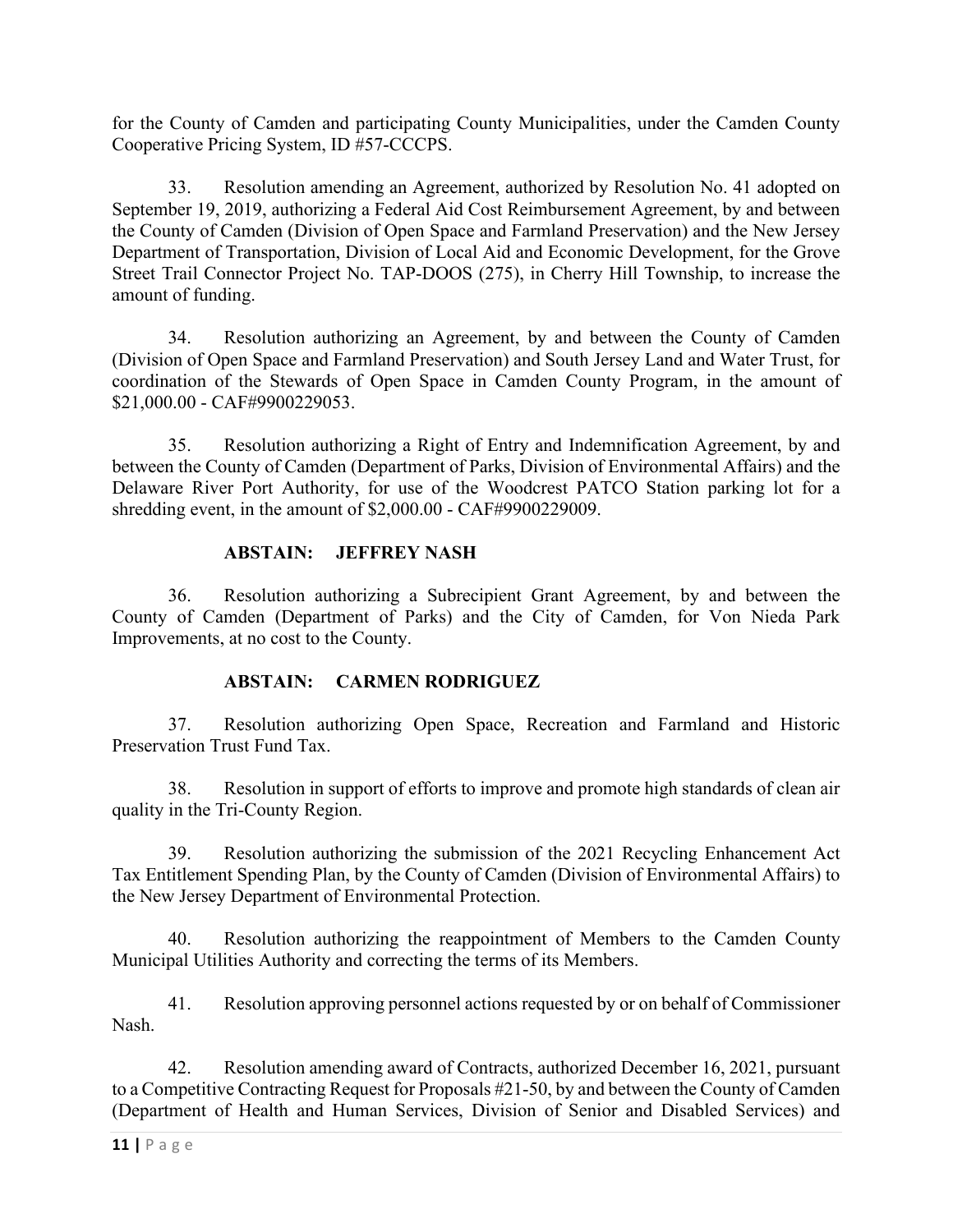various vendors, for the provision of Various Senior Citizen Services, to include the Camden County Board of Social Services.

# **ABSTAIN: JEFFREY NASH (Oaks)**

43. Resolution amending an Agreement pursuant to a publicly advertised Request for Proposals, by and between the County of Camden (Department of Health and Human Services) and Maryville, Inc., for the provision of Professional Substance Use Disorder Services, for an increase in the amount of \$50,000.00. Funding available through the Camden County Homelessness Trust Fund.

44. Resolution rescinding Resolution No. 51, adopted August 19, 2021, authorizing an award of Contract (Bid #ESCNJ 20/21-09), by and between the County of Camden (Department of Health and Human Services and Mall Chevrolet, for the purchase of four (4) 2022 Chrysler Pacificas under the Educational Services Commission of New Jersey Cooperative Pricing System ID#65-MCESCCPS.

45. Resolution authorizing an award of Contract (State Contract #A-81629), by and between the County of Camden (Department of Health and Human Services) and Knoll, Inc., for the purchase of conference room furniture, in the amount of \$26,496.53 - CAF#9900229022.

46. Resolution authorizing a Memorandum of Understanding, by and between the County of Camden (Department of Health and Human Services, Division of Senior and Disabled Services) and various entities, to provide congregate nutrition sites for Camden County residents, at no cost to the County.

47. Resolution ratifying an Agreement, by and between the County of Camden (Department of Health and Human Services, Community Health Services) and Drexel University, Dornsife School of Public Health, for the provision of field and clinical experiences in Public Health, at no cost to the County.

48. Resolution authorizing the submission of a Grant Application, by the County of Camden (Department of Health and Human Services) to the State of New Jersey Governor's Council on Alcoholism and Drug Abuse, for the Municipal Alliance Program Youth Leadership Grant, in the amount of \$69,323.00.

49. Resolution ratifying the submission of a Grant Application, by the County of Camden (Department of Health and Human Services, Division of Mental Health and Addiction Services) to the County of Chester, for FY 2020 High Intensity Drug Trafficking Area Grant funds, in the amount of \$30,000.00.

50. Resolution ratifying the submission of a Grant Application, by the County of Camden (Department of Health and Human Services) to the State of New Jersey Department of Human Services, Division of the Deaf and Hard of Hearing, for the Communication Access Services Grant, in the amount of \$75,000.00.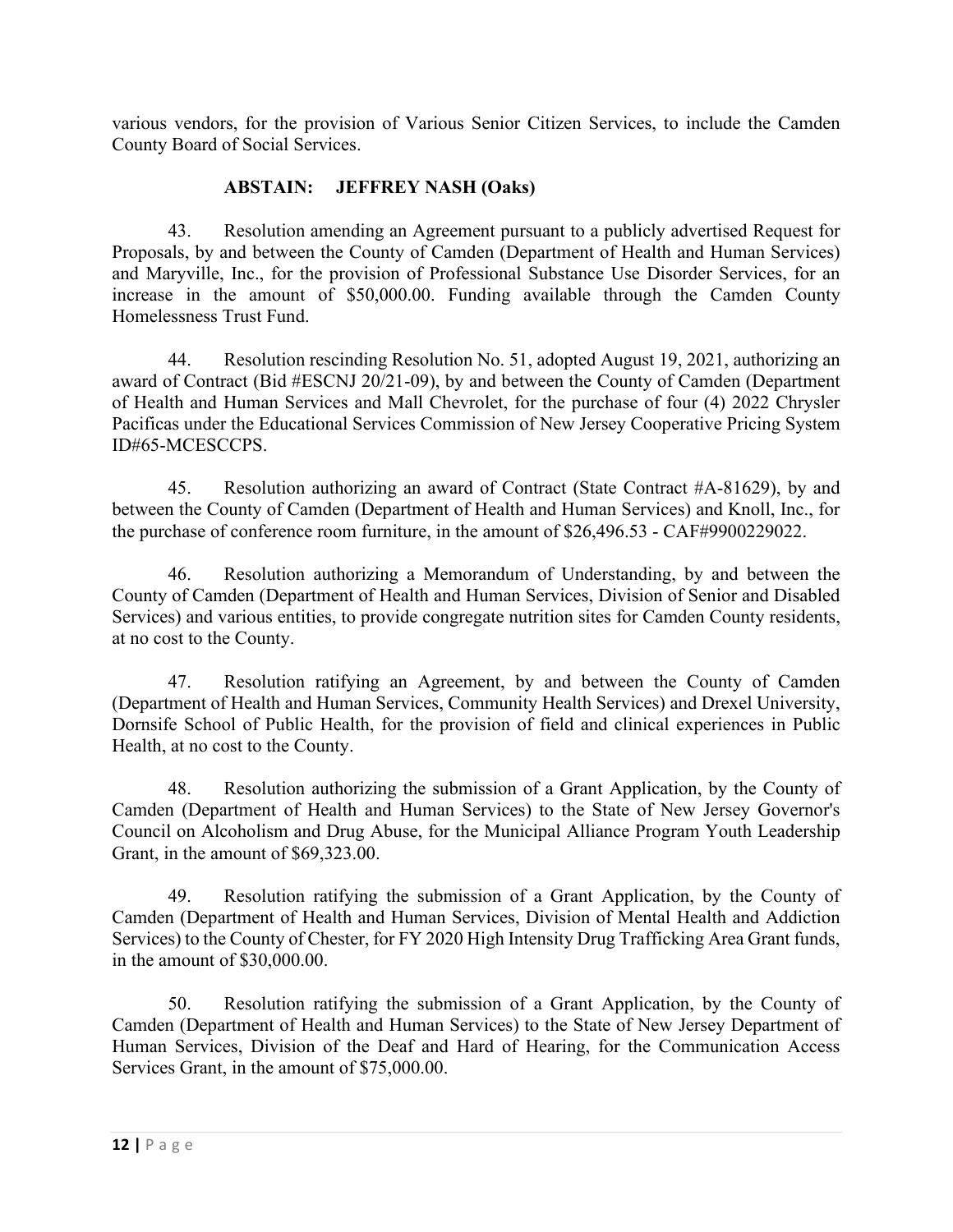51. Resolution Designating April as Alcohol Awareness Month in Camden County.

52. Resolution authorizing the appointment of Members to the Camden County Addiction Awareness Task Force.

53. Resolution approving personnel actions requested by or on behalf of Commissioner Rodriguez.

54. Resolution inserting Chapter 159 Funds into the Budget for the Workforce Innovation and Opportunity Act Rapid Response - On the Job Training Program Year 2021, in the amount of \$180,000.00.

55. Resolution authorizing an Agreement, pursuant to solicitation of quotations, by and between the County of Camden (various County Departments) and Virtua Medical Group, P.A., for the provision of pre-employment medical screening services, on an as-needed basis.

56. Resolution authorizing a Shared Services Agreement, by and between the County of Camden (Department of Corrections) and Widener University - Center for Social Work Education, for the provision of a Social Work Field Education Program at the Camden County Correctional Facility.

57. Resolution authorizing a Shared Services Agreement, by and between the County of Camden (Department of Corrections) and Camden County College, Division of School, Community and Workforce Training Programs, for General Equivalency Degrees and English as a Second Language Program Services, at the rate of \$28 per hour plus Administrative Fees. Funding available in the amount of \$35,000.00 - CAF#9900228954. Balance of funding contingent upon the passage of the 2022 and 2023 Temporary and/or Permanent Budgets.

58. Resolution authorizing the submission of a Grant Application, by the County of Camden (Department of Corrections) to the Bureau of Justice Assistance, for the FY 2022 Bulletproof Vest Partnership Grant.

59. Resolution authorizing the submission of a Grant Application, by the County of Camden (Department of Corrections) to the New Jersey Division of Criminal Justice for the FY 2022 State Body Armor Replacement Fund Program.

60. Resolution Designating April as Second Chance Month in the County of Camden.

61. Resolution authorizing an award of Contract, pursuant to solicitation of quotations, by and between the County of Camden (Department of Public Safety) and 7 Oil Company, Inc., for critical response refueling for emergency vehicles, on an "as-needed" basis.

62. Resolution authorizing an award of Contract, pursuant to solicitation of quotations, by and between the County of Camden (Department of Public Safety) and Garden State Highway Products, Inc., for the purchase of pedestrian signs, in the amount of \$13,785.00 - CAF#9900228636.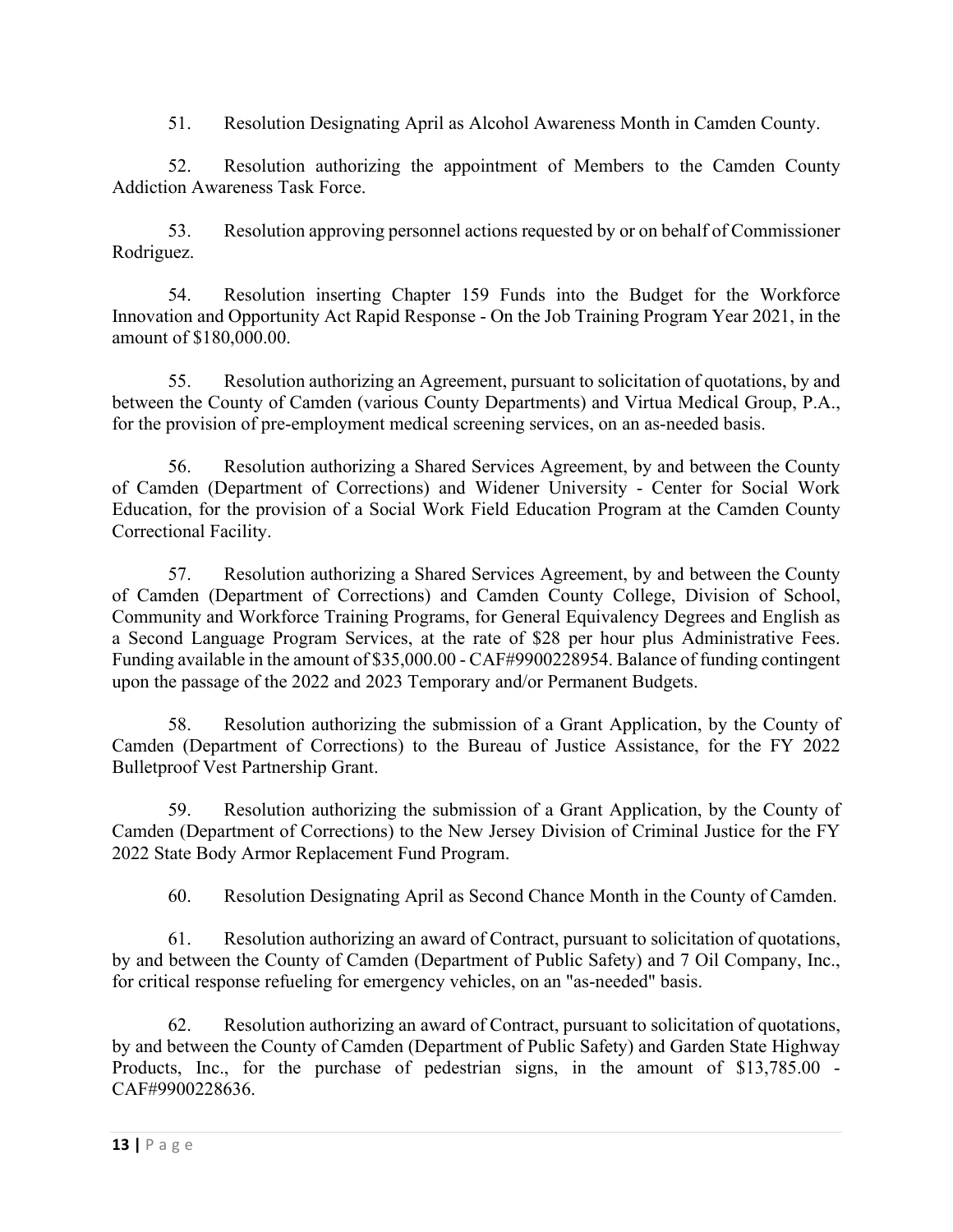63. Resolution ratifying an award of Contract (State Contract #A-83909), by and between the County of Camden (Office of Public Safety) and Motorola Solutions, Inc., for maintenance and support services for radio communications equipment, in the amount of \$361,137.81 - CAF#9900229067.

64. Resolution ratifying the submission of a Grant Application, by the County of Camden (Department of Public Safety - Office of Emergency Management) to the New Jersey State Police, for the FY22 Hazardous Materials Emergency Preparedness Sub-Award Grant, in the amount of \$106,755.00.

65. Resolution authorizing the submission of a Grant Application, by the County of Camden (Department of Public Safety) to the New Jersey Division of Public Safety, Office of Highway Traffic Safety, for the 2022-2023 Highway Traffic Safety Grant, in the amount of \$49,300.00.

66. Resolution authorizing reappointment of the Camden County Assistant Fire Marshal.

67. Resolution ratifying a Memorandum of Agreement, by and between the County of Camden (One Stop) and The New Jersey Department of Education, for administration of Adult Education Tests.

68. Resolution authorizing the approval and execution of the Camden County Workforce New Jersey Area Contract Program Year 2021 - Modification #2, to increase funding in the amount of \$180,000.00, for a revised total amount of \$8,390,553.00.

69. Resolution approving personnel actions requested by or on behalf of Commissioner Young.

70. Resolution authorizing signatories on the Camden County Law Enforcement Trust Bank Accounts.

71. Resolution authorizing an award of Contract, pursuant to solicitation of quotations, by and between the County of Camden (Department of Finance) and Maximus U.S. Services, Inc., for the preparation of the 2022 Indirect Cost Allocation Plan, based on 2020 actual costs for Camden County, in the amount of \$22,000.00 - CAF#0099229195.

72. Resolution authorizing an Agreement, by and between the County of Camden and Pino Consulting Group, Inc., for the provision of Technical Consulting Services for the Caregiver Relief Fund and other COVID-19 Programs, in an amount not to exceed \$59,000.00 - CAF#9900229211.

73. Resolution authorizing an Agreement, by and between the County of Camden and SOLIX Inc., for the provision of Web Portal Application Services and Application Review for the Camden County Care Givers Relief Program, in an amount not to exceed \$150,000.00 - CAF#9900229228.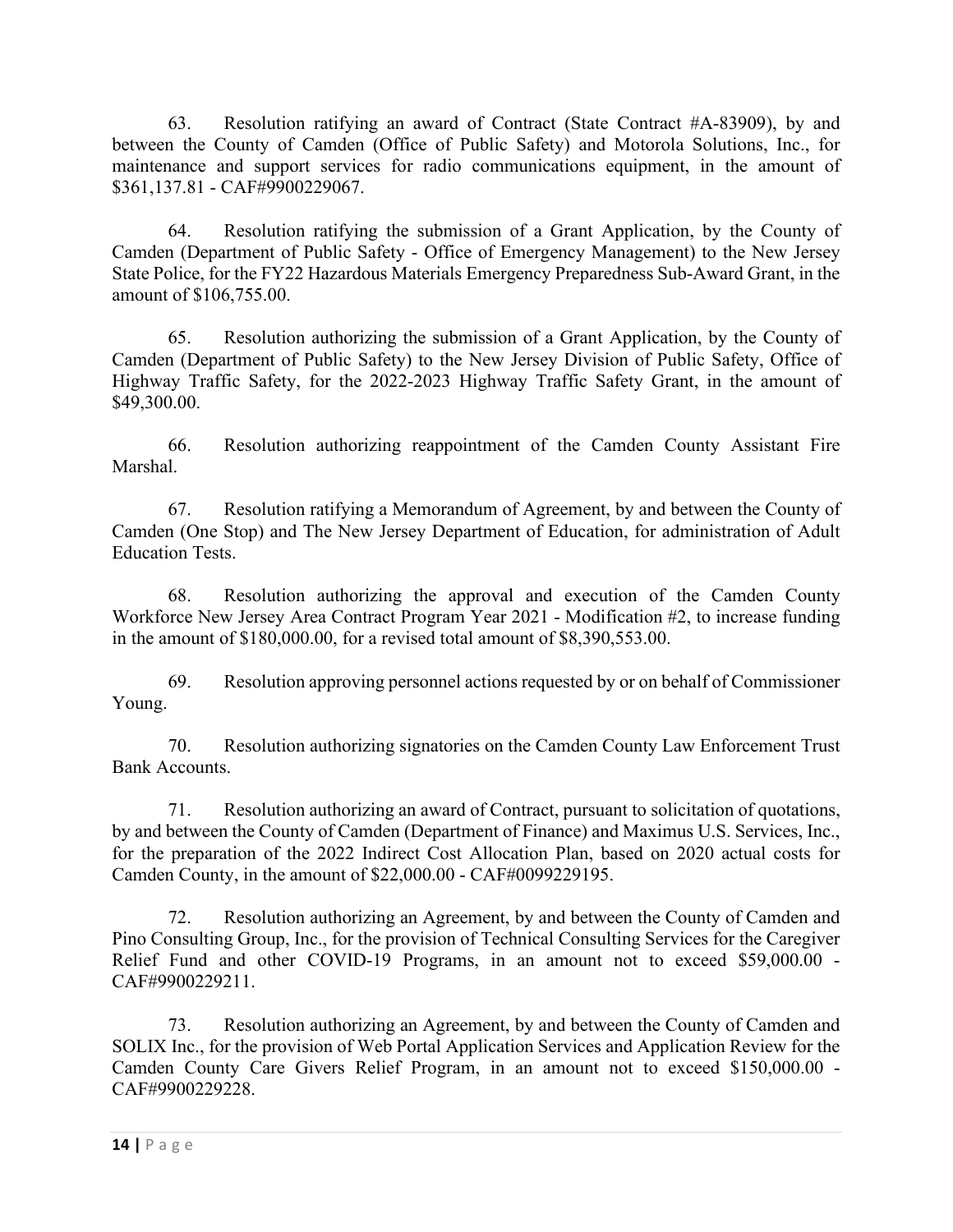74. Resolution amending Resolution No. 45, adopted February 17, 2022, authorizing award of Camden County Not-for Profit Community Recovery Program Grants, to include an additional recipient missed in error.

# **ABSTAIN: JEFFREY NASH (Oaks) CARMEN RODRIGUEZ (CC Historical Society)**

75. Resolution amending Resolution No. 71, adopted March 17, 2022, establishing program and funding categories relating to Camden County's allocation of American Rescue Plan Funds.

76. Resolution authorizing the reappointment of members to the Camden County College Board of Trustees.

77. Resolution authorizing an Agreement, pursuant to a publicly advertised Request for Proposals, by and between the County of Camden (Division of Purchasing) and Concord Engineering Group, Inc., for the provision of Natural Gas Advisory Services for the South Jersey Power Cooperative.

78. Resolution authorizing an Agreement, by and between the County of Camden (Division of Purchasing) and Vissi, LLP, for the provision of Specification Writing Services, under the Camden County Cooperative Pricing System, System ID 57-CCCPS, in the amount of \$44,100.00. Funding available in the amount of \$14,448.00 - CAF#9900228795. Balance of funding contingent upon passage of the 2022 and 2023 Temporary and/or Permanent Budgets.

79. Resolution authorizing the establishment of a pool of vendors, pursuant to Competitive Contracting Request for Proposals #22-14, for the provision of Entertainment and Production Management Services for the Camden County Department of Events and Community Outreach.

80. Resolution authorizing a Lease Agreement, by and between the County of Camden (Department of Events and Community Outreach) and South Jersey Tourism Corporation d/b/a Visit South Jersey, for the Hopkins House.

## **ABSTAIN: JEFFREY NASH**

81. Resolution authorizing an award of Contract, pursuant to N.J.S.A. 40A:11-6.1, by and between the County of Camden (Department of Events and Community Outreach) and South Jersey Tourism Corporation d/b/a Visit South Jersey, for various marketing opportunities, in the amount of \$30,000.00 - CAF#9900229108.

## **ABSTAIN: JEFFREY NASH**

82. Resolution Designating May 1 - 7, 2022 as Public Service Recognition Week.

83. Resolution approving personnel actions requested by or on behalf of Deputy Director McDonnell.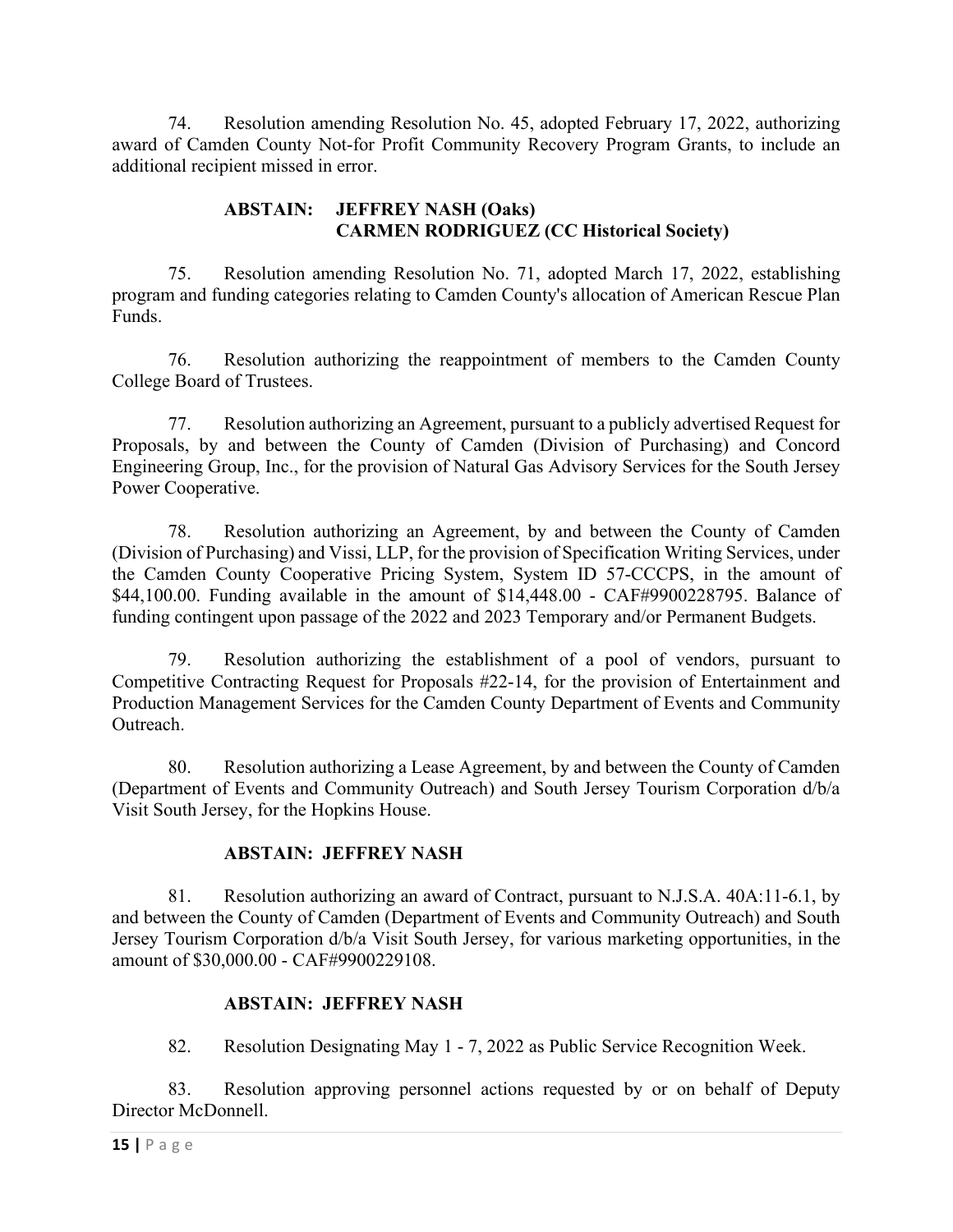84. Resolution inserting Chapter 159 Funds into the Budget for the Cooper Hospital Vehicle Donation Grant Program, in the amount of \$95,316.00.

85. Resolution inserting Chapter 159 Funds into the Budget from the State of New Jersey, Division of Highway Traffic Safety, for the U Drive. U Text. U Pay - Distracted Driving Crackdown Grant, in the amount of \$12,500.00.

86. Resolution of the County of Camden in the State of New Jersey authorizing the execution and delivery of an Agreement with the Camden County Improvement Authority in connection with the issuance by the Authority of its Bonds or Notes for the 2022 Capital Budget.

87. Resolution authorizing an award of Contract, pursuant to solicitation of quotations, by and between the County of Camden (Office of the Prosecutor) and Buck Construction, LLC, for carpentry work at the Child Advocacy Center, in the amount of \$4,955.00 - CAF#9900228744.

# **ABSTAIN: JONATHAN YOUNG, SR.**

88. Resolution rejecting Bid A-18/2022 for Mobile Device Extradition Software, as the one bid received substantially exceeded the budget for this purpose.

89. Resolution ratifying the submission of a Grant Application, by the County of Camden (Office of the Prosecutor) to the State of New Jersey, Office of the Attorney General, Department of Law and Public Safety, for the FY21 STOP Violence Against Women Act (VAWA) Grant, in the amount of \$71,006.00.

90. Resolution authorizing an award of Contract (State Contract 20-FLEET-01189), by and between the County of Camden (Office of the Sheriff) and Chas. S. Winner, Inc., d/b/a Winner Ford, for the purchase of two (2) Ford Explorers, in the amount of \$95,316.00. Funding contingent upon passage of the Chapter 159 Resolution.

91. Resolution amending Resolution No. 86, adopted August 19, 2021, authorizing the submission of a Grant Application, by the County of Camden (Office of the Sheriff) to State of New Jersey, Department of Law and Public Safety, Office of the Attorney General, for the SFY 2021 Body Worn Camera Grant Program, in the amount of \$101,900.00, to correct a typographical error.

92. Resolution authorizing an award of Contract, pursuant to solicitation of quotations, by and between the County of Camden (Division of Information Technology) and JD Audio Visual Integration, for audio/visual upgrades to the DiPiero Building 7th Floor Conference Room, in the amount of \$26,867.68 - CAF#9900229118.

93. Resolution authorizing an award of Contract, pursuant to solicitation of quotations, by and between the County of Camden (Division of Information Technology) and Ion Electrical Construction Services, LLC, for electrical upgrades to City Hall lobby, in the amount of \$4,495.00 - CAF#9900229066.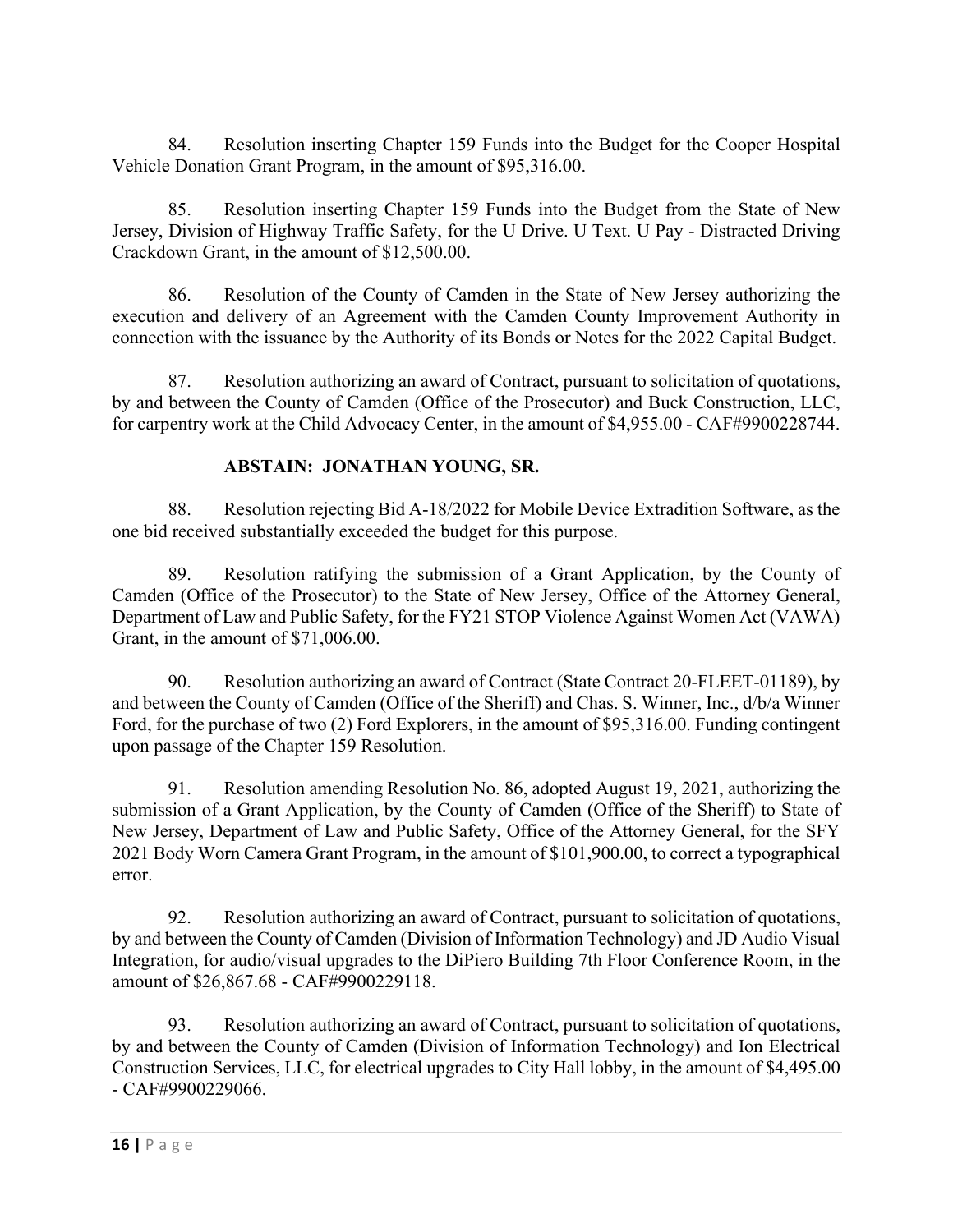94. Resolution ratifying an award of Contract (Bid #19-34), by and between the County of Camden (Division of Information Technology) and SHI International Corp., for the purchase of remote access software licensing, under the New Jersey Cooperative Purchasing Alliance System ID #CK04, in the amount of \$30,624.60 - P.O. #221699.

95. Resolution ratifying an award of Contract (Bid ESCNJ 19/20-30), by and between the County of Camden (Division of Information Technology) and Business Automation Technologies, Inc., d/b/a Data Network Solutions, for call center support services and licensing, under the Educational Services Commission of New Jersey Cooperative Pricing System ID#65- MCESCCPS, in the amount of \$21,000.00 - Funding available in the amount of \$11,000.00 (P.O. #221984). Balance of funding contingent upon passage of the 2022 Permanent Budget and 2023 Temporary and/or Permanent Budgets.

96. Resolution ratifying an award of Contract (State Contract 21-TELE-01506/ AR3227), by and between the County of Camden (Division of Information Technology) and Core BTS, Inc., for purchase and installation of video surveillance equipment for the Lakeland Complex, in the amount of \$111,916.13 - P.O. #221787.

97. Resolution authorizing an award of Contract, by and between the County of Camden (Division of Information Technology) and Ion Electrical Construction Services, LLC, for electrical services, in the amount of \$975.00 - CAF#9900228732.

98. Resolution amending Resolution No. 32, adopted March 17, 2022, authorizing an Agreement, pursuant to Request for Proposals, by and between the Camden County Homelessness Trust Fund and the Camden County Council on Economic Opportunities, Inc., for the provision of Support to Individuals Receiving Emergency Housing Vouchers via the American Recovery Plan under the Camden County Welcome Home Program, to correct a typographical error.

99. Resolution authorizing a Shared Services Agreement, by and between the County of Camden and the Camden County Improvement Authority and the Camden County Municipal Utilities Authority, relative to premium pay as authorized by the American Recovery Plan Act.

100. Resolution amending Resolution No. 99, adopted March 17, 2022, establishing a County Opioid Advisory Council for disbursement of settlement funds from the National Opioid Litigation Settlement.

101. Governing Body Certification of Compliance with the United States Equal Employment Opportunity Commission's "Enforcement Guidance on the Consideration of Arrest and Conviction Records in Employment Decisions Under Title VII of the Civil Rights Act of 1964".

102. Resolution authorizing settlement of litigation entitled Wilkins v. County of Camden.

103. Resolution authorizing an award of Contract, pursuant to solicitation of quotations, by and between the County of Camden (Department of Police Services) and Northeast Electrical Services, for electrical work, in the amount of \$28,300.00 - CAF#9900228835.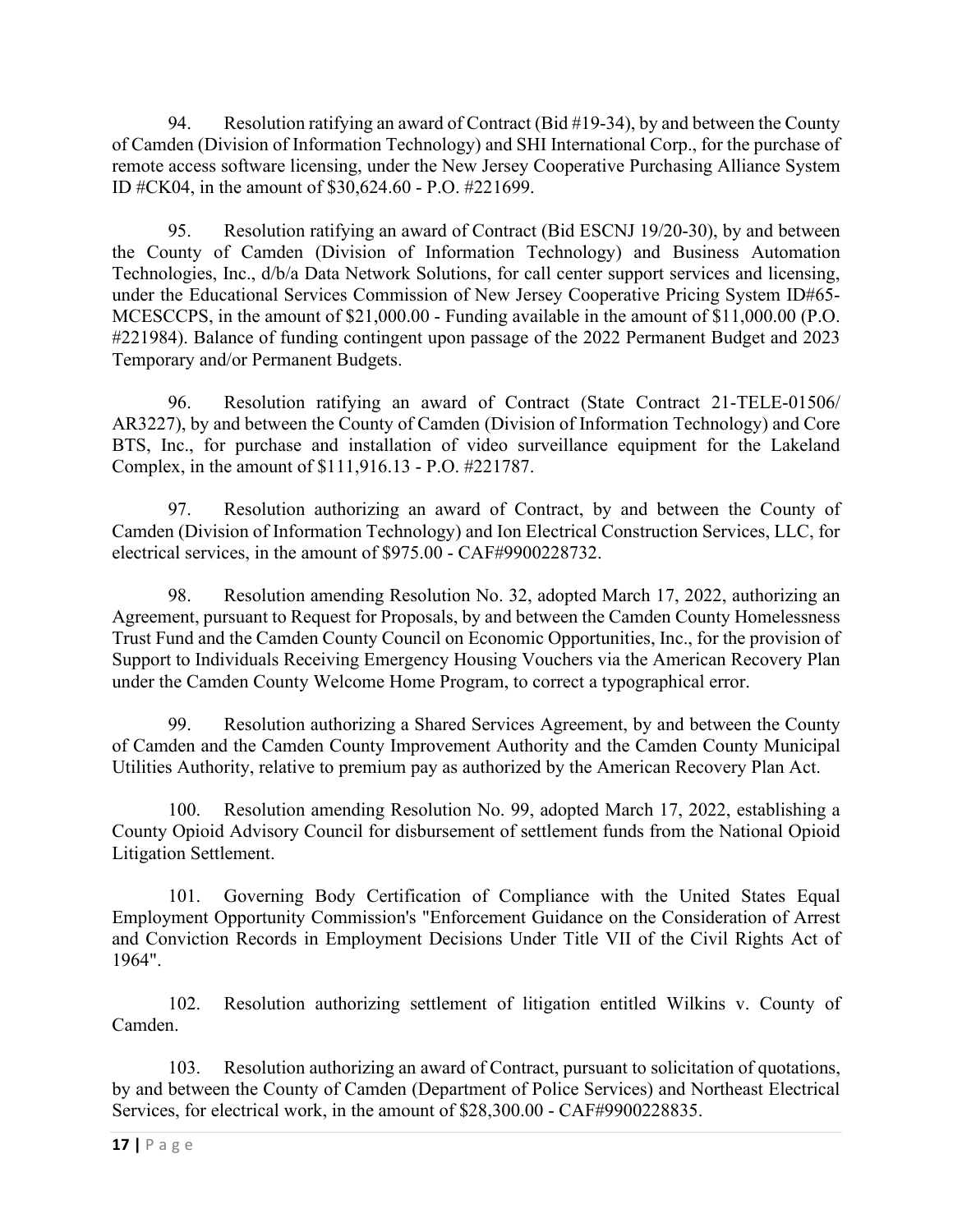104. Resolution authorizing an award of Contract, pursuant to solicitation of quotations, by and between the County of Camden (Department of Police Services) and Bellmawr Truck Repair Co., Inc., for repairs to mobile command units, in the amount of \$3,316.74 - CAF#9900228812.

105. Resolution authorizing an award of Contract, pursuant to solicitation of quotations, by and between the County of Camden (Department of Police Services) and Buck Construction, LLC, for renovations at the Camden County Police Exercise Room, in the amount of \$16,650.00 -CAF#9900228890.

## **ABSTAIN: JONATHAN YOUNG, SR.**

106. Resolution authorizing an award of Contract (Bid 19-34), by and between the County of Camden (Department of Police Services) and SHI International Corp., for the purchase of cameras and computer equipment, under the New Jersey Cooperative Purchasing Alliance System ID #CK04, in the amount of \$87,193.83 - CAF#9900228777.

107. Resolution authorizing Change Order No. 1 and Final, pursuant to Bid A-10/2022, by and between the County of Camden (Department of Police Services) and Williams Scotsman, Inc., for Lease of a Police Officer Trailer, for a decrease in the amount of \$20,200.00.

108. Resolution authorizing an award of Contract, pursuant to Bid A-20/2022, by and between the County of Camden (Department of Police Services) and Fitness Superstore, Inc., for the purchase of Fitness Equipment for the Camden County Police Department, in the amount of \$61,411.14 - CAF#9900229282.

109. Resolution authorizing an Agreement, by and between the County of Camden (Department of Police Services) and Maryville, Inc., for the provision of Social Services for Individuals affected by Opioid Use, in the amount of \$50,000.00 - CAF#9900228972.

110. Resolution ratifying the submission of a Grant Application, by the County of Camden (Department of Police Services) to the U.S. Department of Justice, Office of Community Oriented Policing Services, for the FY 2022 COPS Technology Program Grant, in the amount of \$500,000.00.

111. Resolution approving personnel actions requested by or on behalf of Commissioner Director Cappelli.

The Director called for a motion on Resolution No. 112

112. Resolution acknowledging personnel actions requested by or on behalf of Constitutional or Statutory Row Offices.

# **RESOLUTION 112**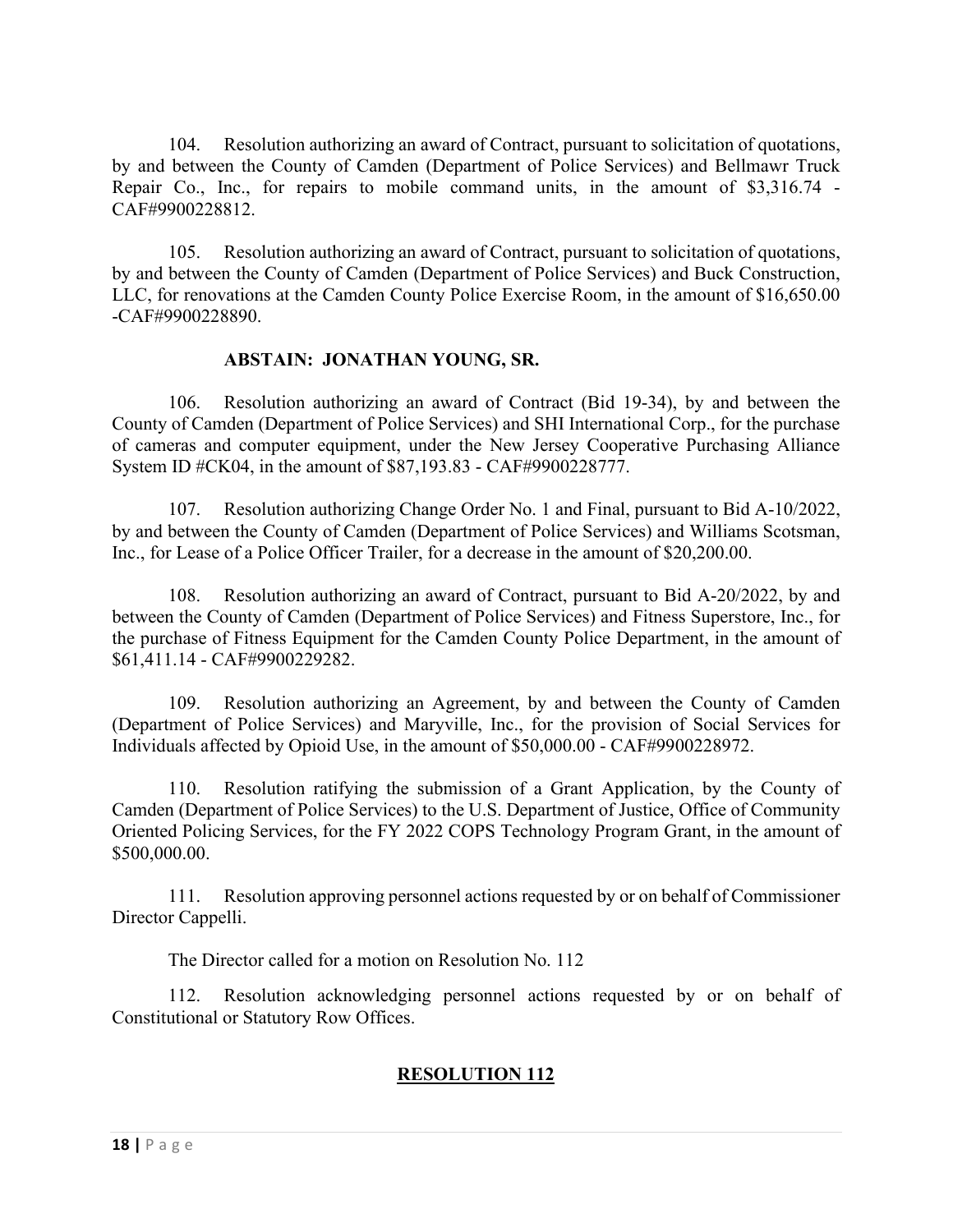#### **NO MOTION MADE – FAILED**

 Deputy Director McDonnell opened the meeting to any member of the public who wished to address the Board of Commissioners.

### **Kate Delaney, Collingswood**

*Q: I would like to ask the Commissioners for their views and thoughts on actions to be taken to deal with the ongoing problems at EMR and their repeated scrapyard fires. It has certainly poisoned the air in Camden City and I live next door in Collingswood. I know they have been fined but it doesn't seem like there is any action being taken against them. I would love to see them be held accountable for the detrimental effects that their mismanagement is having on our air quality here in Camden County.* Commissioner Nash replied, I know that it has been a very serious problem as you have expressed and that EMR has been working with the community to address all of the issues. Many of the issues have been resolved through cooperation with the Waterfront South community. I spoke recently with one of the residents of that community, Councilwoman Shaneka Boucher who has expressed for many months her concerns about the operations at that facility, especially random explosions that appear to be coming from that plant with the demolition of cars. I am told that they have taken actions to mitigate those issues and it is a work in progress, but that company has recognized their contribution to the environment and is working with the community to resolve it. *Ms. Delaney said I have heard they have had meetings with the community. I am wondering if there will be any routine inspections of their facility to make sure it does not happen again.* Commissioner Nash said there are constant inspections at their facility. I know the DEP is very engaged and I was recently with the Commissioner of DEP when we toured Waterfront South and that was an important issue of discussion. The DEP is very focused on what is going on at the plant. The environmental issues are very serious. There are many good paying jobs that go to community residents there, so it is a complicated issue that has to be resolved but it is, as I said, a work in progress. *Ms. Delaney said certainly the need for good paying jobs is important but I certainly wouldn't want the County or the City to be choosing between clean air and good paying jobs.* Commissioner Nash replied, no of course not. Good paying jobs are very important especially in the Waterfront South but not at the expense of the environment. You have to work on parallel tracks to provide employment opportunities but also make it safe and clean for the community.

Seeing no further members of the public wishing to comment, Deputy Director McDonnell asked for a motion to close the public hearing. Commissioner Young made a motion with a second by Commissioner Nash and all Commissioners voted aye.

The Director Deputy Director opened the floor to the members of the Board of Commissioners for their comments.

**Commissioner Nash** said thank you Deputy Director. This is the first meeting where we actually had members of the public in attendance since March of 2020, so welcome back, public. We appreciate your being here but in particular, your organization is very important to the members of this Board and me in particular. I am very familiar with the work that Sharon and Rosy and the Warden and the Director do as it relates to the jail and reentry. I know April is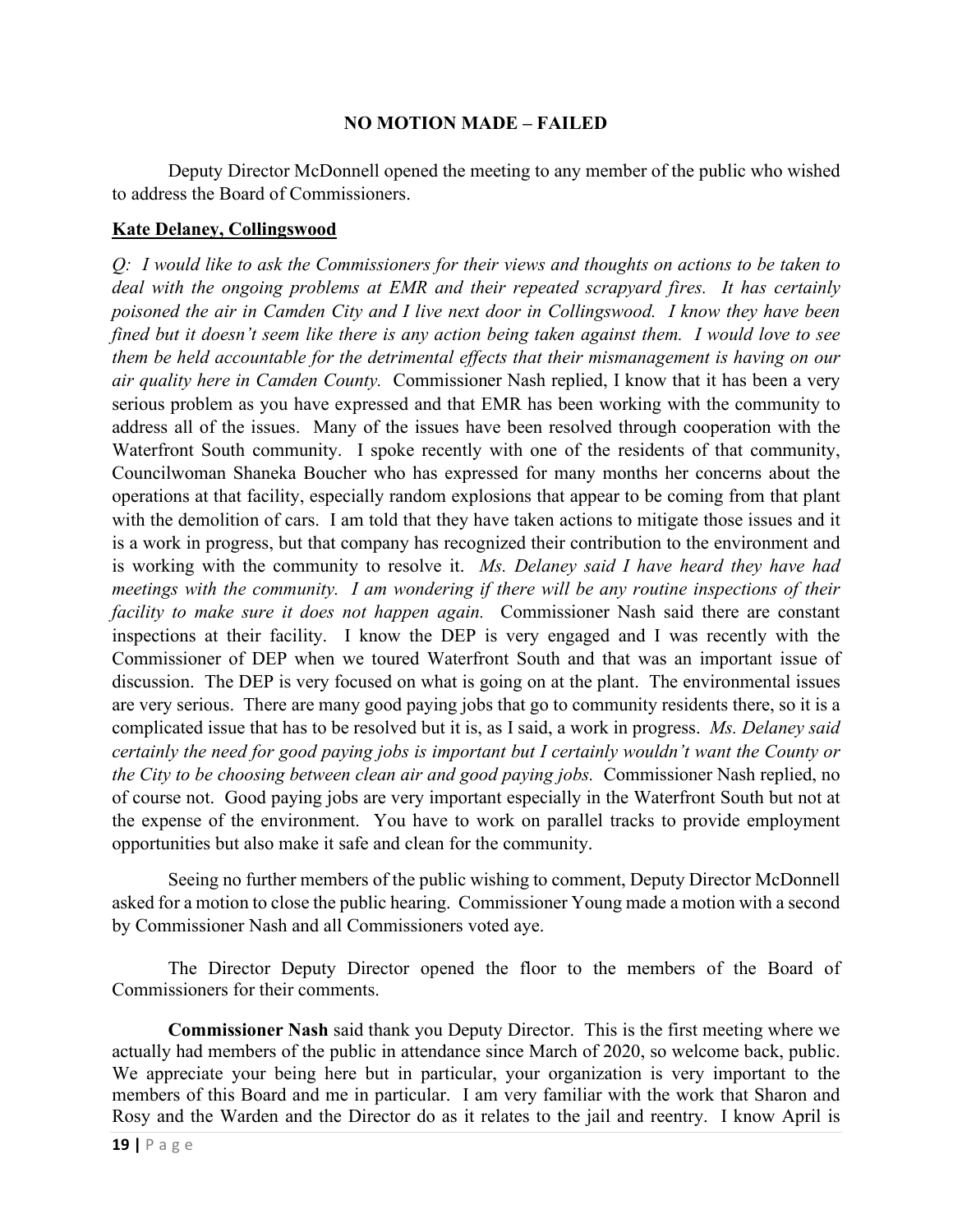Second Chance Month and it is not lost upon me how important that second chance is for people who need a second chance and I do appreciate everything that the County has done because I know it is not only an effort of time and commitment but it comes from their heart. Thank you for being here and expressing the words that you did.

Commissioner Nash continued by saying, there is a legal clinic that many people in the South Jersey region have worked with known as Volunteer Up; originally with Volunteers of America and now expanding their scope. They are having an event on May 5<sup>th</sup>, Cinco de Mayo, called Party with a Purpose and retired Supreme Court Justice Fernandez-Vina will be the speaker at that event. Commissioner Nash urged everyone who would like to participate to attend the event. He said I would like to give a shout out to Frank Filipek, Jr. who has helped with the party planning. If you have been to a Filipek party you know how great that is going to be.

On May 7<sup>th</sup> at Cooper River Park will be the Down and Derby where local vendors will be participating, and you can watch the Derby.

I do have to mention how proud I am of the County Administration, David McPeak, Ross Angilella and all the Department Heads for putting together a budget that actually lowers taxes, especially on the heels of a terrible pandemic where people were struggling every day. Every penny matters and lowering taxes is so important. The work that was done to make that happen is not lost upon me. I have been in this seat for many years. When I first started as a then Freeholder the tax rate in Camden County was  $89^\circ$ , it is now  $72^\circ$  so the tax rate has gone down significantly since I first started. I would love to take credit for it but the truth is that it is the work of an administration that gets it. An administration that understands you start the day by not raising taxes, lowering, if you can, and doing more with less.

Speaking of which, I am very proud of the Parks Department. I know Maggie McCann-Johns is online and Dominic Vesper is here but the people who work at the Parks Department have done a great job in getting the parks ready for the Spring season and we are about to announce next week a very important capital improvement project planned for our parks from Camden to Winslow.

**Commissioner Kane** said I wanted to start by thanking Commissioner Nash. He connected me with the Jewish Federation of Southern New Jersey President, Harry Platt who was taking a very brief trip to Poland to see what is going on in Ukraine. As a result of Commissioner Nash connecting me with Harry Platt, I connected with Linda Devlin and the community did an amazing job of donating a tremendous amount of medical and personal supplies at all of the County branches of the library that were then shipped to Poland for Ukrainian residents. I want to thank the library staff who was very involved as well as Commissioner Nash.

May is coming up on a very busy month. Veterans Affairs will be flagging, along with our community partners, almost 30,000 graves within the County. We have a lot of work to be done but with the help of our partners it will be done prior to Memorial Day. Our Memorial Day Ceremony will be Sunday, May 29<sup>th</sup>. Memorial Day itself is on the  $30<sup>th</sup>$ . We will be observing Memorial Day on the  $29<sup>th</sup>$  at Veterans Island at 11:00. I hope everyone can come out for that very meaningful ceremony. On Saturday, May 21<sup>st</sup> we are having a first-time program at Veterans Island addressing the needs of veteran suicide and bringing awareness to our community. I hope many residents take advantage of that meaningful program. Finally, the Derby event will also be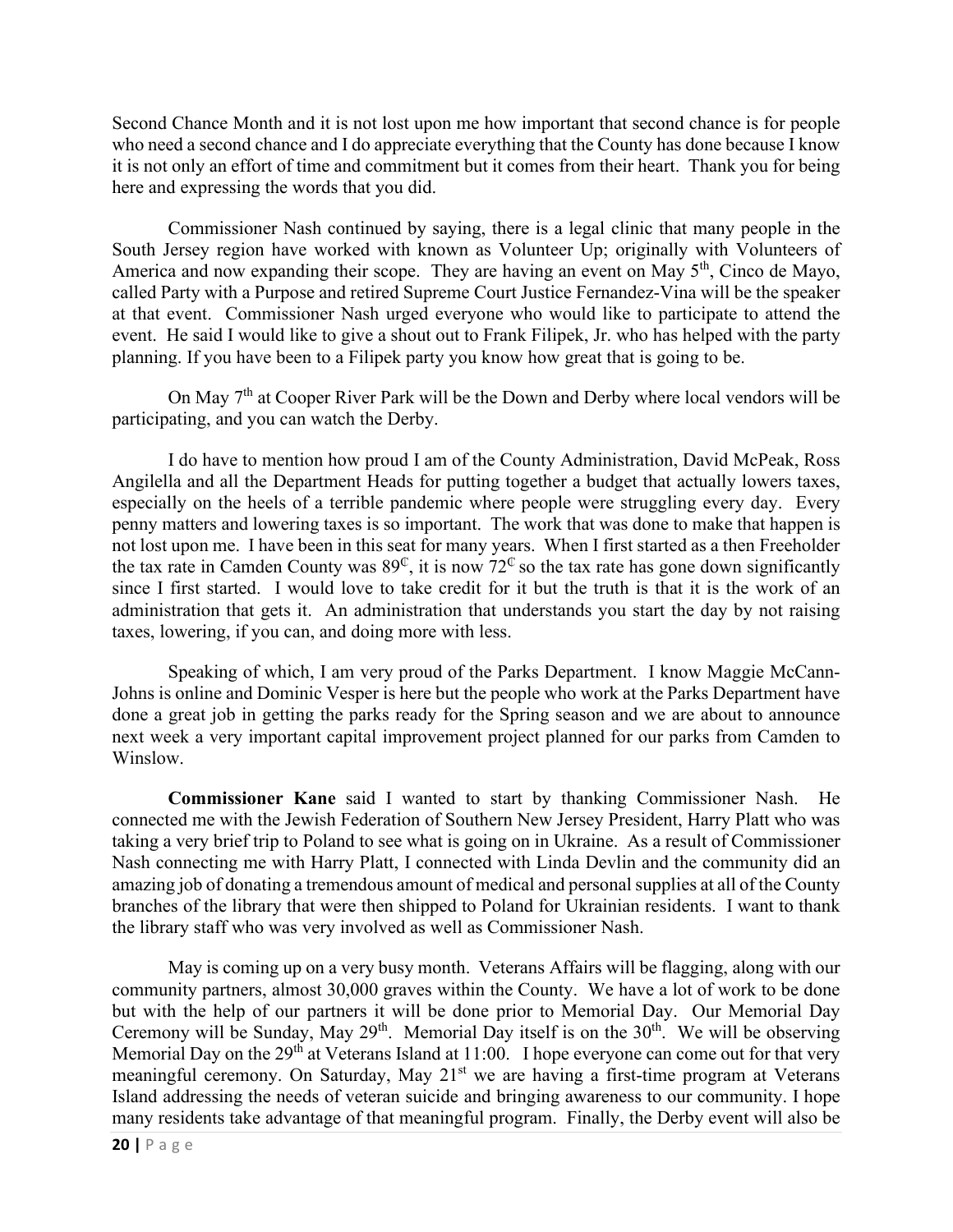held at Veterans Island. That will be the first time there and I think for a lot of residents it is an opportunity to see how beautiful that area is and to enjoy the Derby and Wine event.

**Commissioner Young** said I would like to start by thanking all Camden County employees, especially those in my departments, Public Safety, Sustainability and the One Stop. It has been a busy couple of months. Last week was Telecommunications Week so I would like to thank all our 9-1-1 dispatchers. Friday is Earth Day. Please remember to pick up your trash, clean up after yourself and make sure you are recycling properly to ensure that we have clean air and clean grounds. Coming up at the end of the month will be our annual Plant Sale and the ribbon cutting of our new Sustainability Complex in Lakeland on April 30<sup>th</sup>. On Saturday at the Animal Shelter the pet pantry for dog food only opens from 11:00 until 1:00. All dog adoption fees are \$24 on Saturday from 11:00 until 4:00 and there is a Community Yard Sale from 11:00 until 2:00. The beginning of May is Correctional Officers Week, so I want to give a shout out to them because they are a very special group to me.

**Commissioner Rodriguez** said I want to say a special thank you to Deputy Director McDonnell who has always led us and reminded us of the importance of taking care of our constituents to make sure they are provided the help and assistance they need.

**Commissioner Dyer** said I would like to thank the Department of Public Works. On September  $7<sup>th</sup>$  I was appointed to the High School on a temporary basis. One of the duties I had every morning was to greet the children as they came in at the entry on Baird Boulevard. I noticed that it is a County Road and a very dangerous County Road. I don't think the new construction of Camden High considered the fact that if you are going to have a point of entry on Baird Boulevard, you need to have some safety guidelines, which we didn't have. During the four-month period I was there I witnessed at least 12 accidents, maybe 15. I met with our Public Works team, John Wolick, Kevin Becica, Bill England and Andrew Levecchia to try to curb the dangerousness of this road. Within one week they had striping and road signage and it made it a safer area for our kids to come in and out of the school. There were two phases to the project and John Wolick promised me the second phase would be completed by Spring Break. The school district is on Spring Break now and the project is almost done. I would like to thank Dom Vesper and the Department of Public Works for doing a tremendous job. They are saving lives.

Commissioner Dyer said I would also like to thank and commend Frank Filipek, Jr. on the parade. It is not easy to get three different agencies together to form a strong bond to make sure a parade happens. Frank did a great job spearheading that project. It was a tremendous job and we honored four state championships. Frank is the best at putting parties together. He has a knack for it and he is the best at it. Thank you for pulling together the County, the Mayor's Office and the Camden City School District.

Commissioner Dyer said I would also like to thank Commissioner Young for honoring these folks today. That was very emotional. We take for granted that we help so many people out and we help people out assuming that we know what they want. You spoke up and told Jon what you really needed. Thank you guys for doing a great job. As a Commissioner Board, this is what we do and I appreciate you being here.

Last but not least, Commissioner Dyer said I grew up in East Camden and as I youth I rode my bike on 27<sup>th</sup> Street. As an adult I drive my car on 27<sup>th</sup> Street and I still use that thoroughfare to